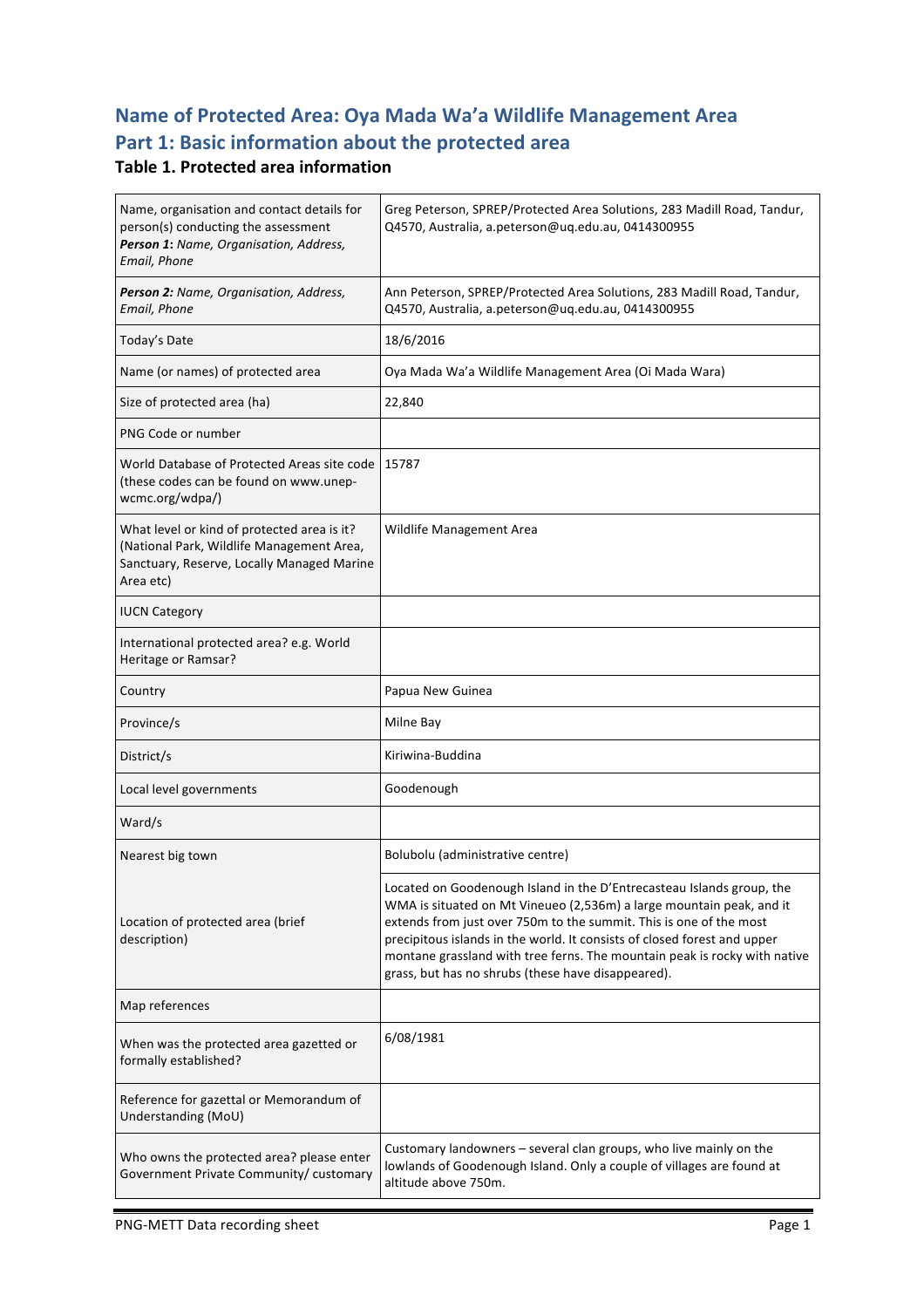| landowners, private, Other (name) and<br>include Clan name(s)                                                                                                 |                                                                                                                                                                                                                                                                                                                                                                                                                                                                                                                                                                                     |
|---------------------------------------------------------------------------------------------------------------------------------------------------------------|-------------------------------------------------------------------------------------------------------------------------------------------------------------------------------------------------------------------------------------------------------------------------------------------------------------------------------------------------------------------------------------------------------------------------------------------------------------------------------------------------------------------------------------------------------------------------------------|
| Number of households living in the<br>protected area                                                                                                          | There are two villages in the WMA, with a maximum of 50 houses. One<br>village is on the north-east side and Wakanai is on the south-west side.<br>Most people live below 750m to enable them to have gardens (i.e. outside<br>the WMA), although other people still enter and use the resources of the<br>WMA.                                                                                                                                                                                                                                                                     |
| Population size within the protected area                                                                                                                     | Approx. 300 people                                                                                                                                                                                                                                                                                                                                                                                                                                                                                                                                                                  |
| Who manages the protected area?(e.g.<br>please enter government, customary<br>landowners [add clan names] management<br>committee [how many and what gender]) | Customary landowners - each clan manages their clan land to produce<br>sustainable livelihoods and the land is not managed as a protected area.<br>There is no Management Committee, or elected body, and no chair to<br>formally manage the protected area.                                                                                                                                                                                                                                                                                                                        |
| Total number of staff (this means anyone<br>working on the protected area in paid jobs -<br>whether NGOs, community, rangers or<br>customary landowners       | 0                                                                                                                                                                                                                                                                                                                                                                                                                                                                                                                                                                                   |
| Temporary paid workers   0                                                                                                                                    |                                                                                                                                                                                                                                                                                                                                                                                                                                                                                                                                                                                     |
| Permanent paid workers   0                                                                                                                                    |                                                                                                                                                                                                                                                                                                                                                                                                                                                                                                                                                                                     |
| Annual budget (US\$) - excluding staff salary<br>costs                                                                                                        | 0                                                                                                                                                                                                                                                                                                                                                                                                                                                                                                                                                                                   |
| Operational (recurrent) funds                                                                                                                                 | 0                                                                                                                                                                                                                                                                                                                                                                                                                                                                                                                                                                                   |
| Project or special funds                                                                                                                                      | 0                                                                                                                                                                                                                                                                                                                                                                                                                                                                                                                                                                                   |
| Reason for park establishment                                                                                                                                 | To protect the endemic Black Dorcopsis (Dorcopsis atrata) known as Wagi<br>Oia. It is endemic to the island, is an IUCN redlisted species and included on<br>the Alliance for Zero Extinction (AZE). It also has customary use for feasting.<br>There are also endemic birds, butterflies and frogs in the WMA. It is an<br>internationally recognised AZE site.                                                                                                                                                                                                                    |
| What are the main values for which the area<br>is designated (Fill this out after data sheet 2)                                                               | Diverse biodiversity, with several endemic species. Hunting (e.g. wallaby<br>and flying fox) is important to pass on culture and skills. Strong cultural<br>connection e.g. there are caves and sacred/cultural sites, with legends and<br>stories about the mountain peaks - the mother that provides for us. Only a<br>few people who have knowledge can climb the mountain - there is a clan<br>custodianship of the rights to go into the mountain. The wallaby has<br>cultural value for feasting and trading. It maintains the skills set of hunting<br>within the community. |
| List the primary protected area management<br>objectives (add lines if needed after the<br>most important objectives):<br>Management objective 1              | Maintaining sustainable livelihoods.                                                                                                                                                                                                                                                                                                                                                                                                                                                                                                                                                |
| Management objective 2                                                                                                                                        |                                                                                                                                                                                                                                                                                                                                                                                                                                                                                                                                                                                     |
| Management objective 3                                                                                                                                        |                                                                                                                                                                                                                                                                                                                                                                                                                                                                                                                                                                                     |
| Number of people involved in answering the<br>assessment questions                                                                                            | 1                                                                                                                                                                                                                                                                                                                                                                                                                                                                                                                                                                                   |
| Name/organisation/contact details of<br>people participating the assessment (Please<br>do not insert return/enter or dot points)                              | David Mitchell, Conservation International/Eco Custodian Advocates, PO<br>Box 943, Alotau, Milne Bay Province, dmitchell.eca@gmail.com, 72003300                                                                                                                                                                                                                                                                                                                                                                                                                                    |
| Customary landowners/other community;<br>CEPA, Other national government agency;                                                                              |                                                                                                                                                                                                                                                                                                                                                                                                                                                                                                                                                                                     |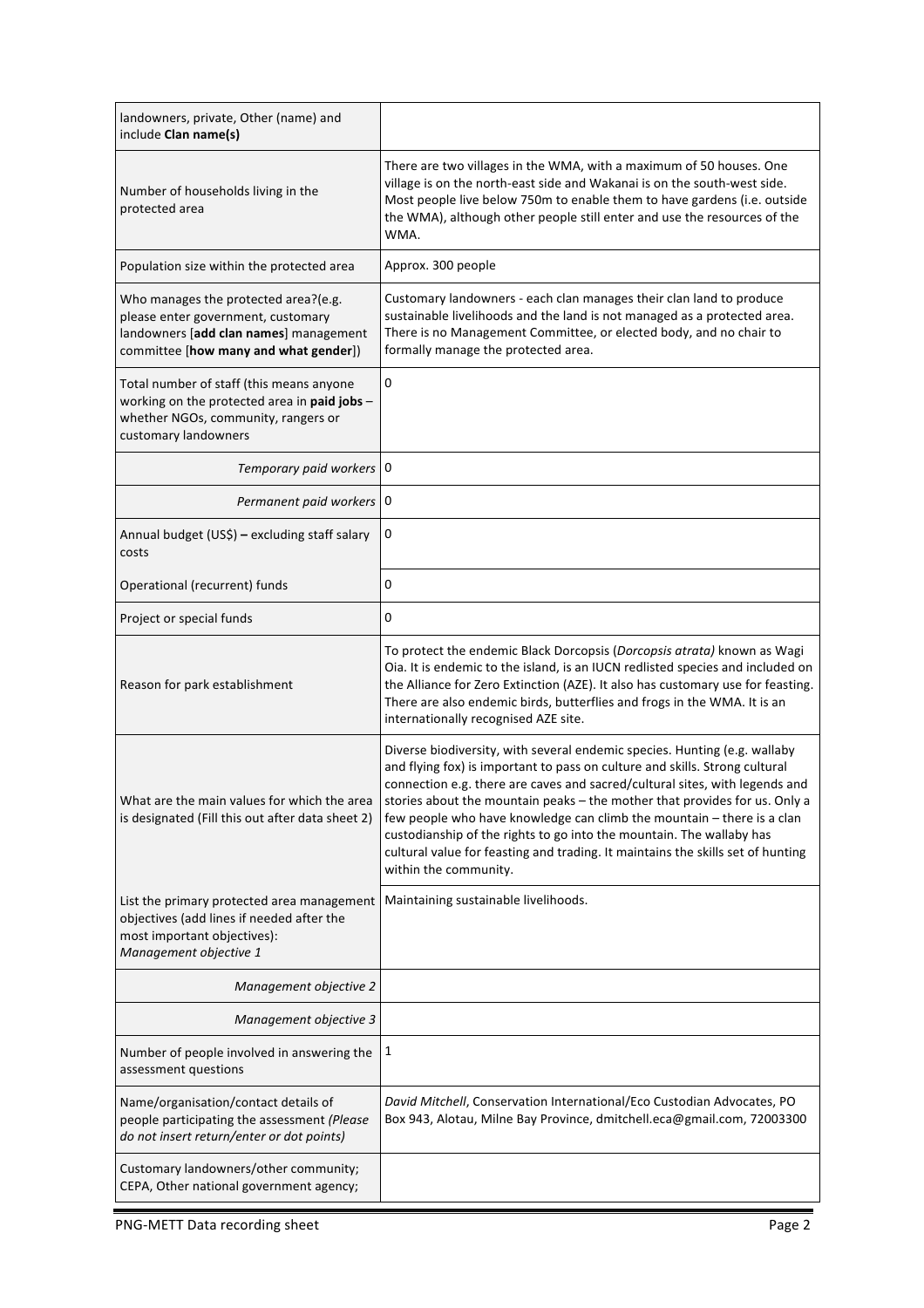| Provincial govt; local level govt; Protected<br>area staff (anyone working on the protected<br>area in paid jobs; NGO; Donors; External<br>experts; Others |                                                                      |
|------------------------------------------------------------------------------------------------------------------------------------------------------------|----------------------------------------------------------------------|
| Please note if assessment was carried out in                                                                                                               | SPREP through the PNG Protected Area Assessment Project, which is a  |
| association with a particular project, on                                                                                                                  | component of the GEF Community-based Forest and Coastal Conservation |
| behalf of an organisation or donor.                                                                                                                        | and Resource Management Project in PNG.                              |

#### Part 2: What makes this protected area special and important?

It provides a critical landscape function and has a relatively high number of endemic, endangered and vulnerable species. The small black dorcopsis (*Dorcopsis atrata*), the only wallaby known to be endemic to a Pacific Island is endangered. The agile wallaby (Macropus agilis) was abundant, but has not been seen in recent times. Rainfall varies between 1500-2500mm per year, although droughts occur. Streams with waterfalls drain from the central mountain. Rainforest exists at the higher elevations, with secondary forest and grassland on the lower slopes and coastal plain. Soils are acidic. The WMA is designed to capture the habitat of several IUCN redlisted species, many of which are found in areas >750m. This however, has resulted in an isolated protected area. Customary landowners are largely unaware of the existence of the protected areas and its boundaries, which are not demarcated on the ground or signed. The WMA has important cultural and spiritual values. There are important links between the people and the mountain and the people and certain animals, such as the black dorcopsis. There is a view that the missionary churches have tried to sever this spiritual link between the people and the mountain and that there is a loss of culture and traditional practices (e.g. hunting and bush craft skills and language).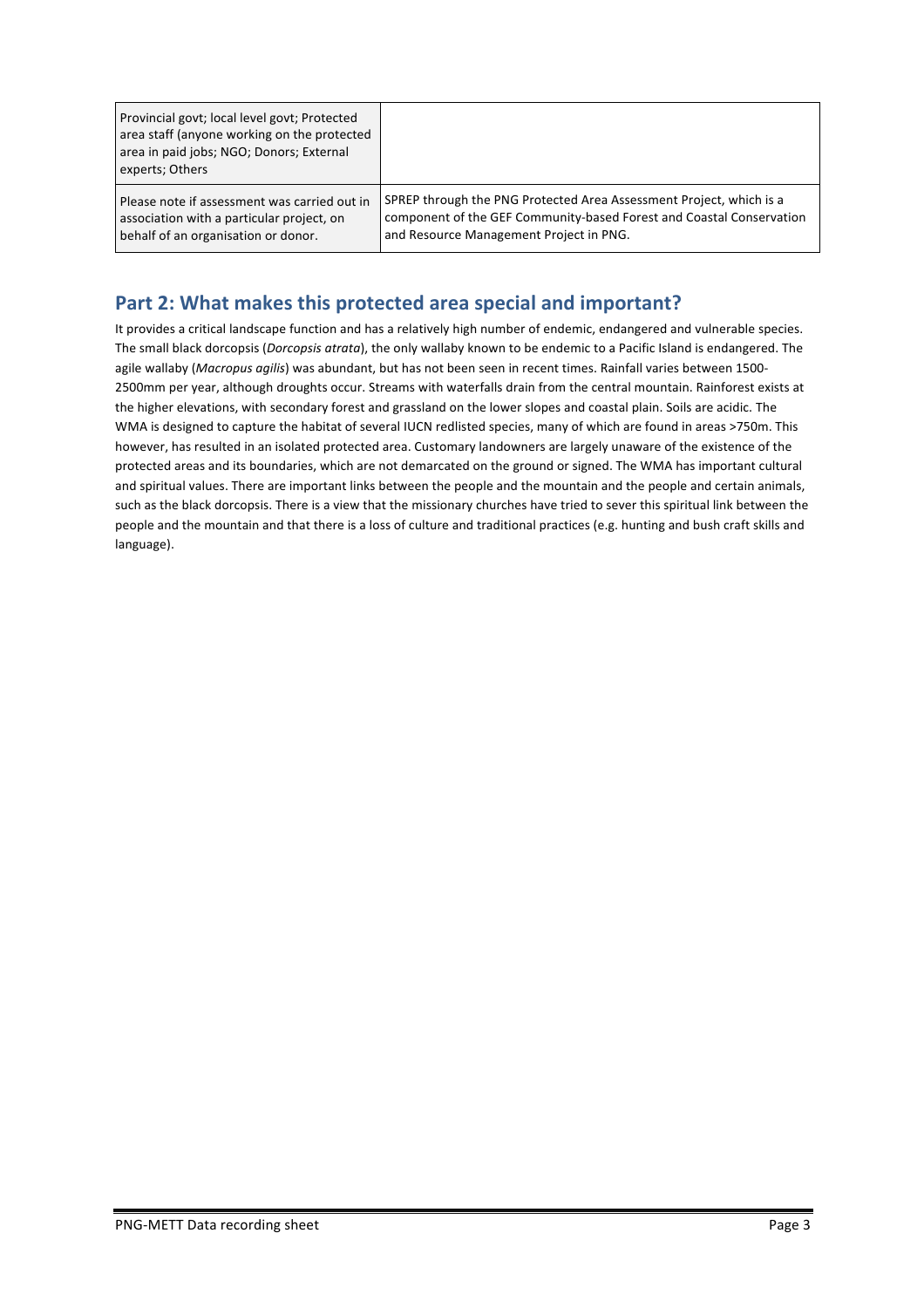| No.            | <b>Key values</b>                                               | <b>Brief description</b>                                                                                                                                                                                                                                                                                                                                                                                                                                                                                                                                   | <b>Note if endangered species</b><br>or ecosystem (IUCN)                                                                                                                                                                                                                                                                                                                                                                      |
|----------------|-----------------------------------------------------------------|------------------------------------------------------------------------------------------------------------------------------------------------------------------------------------------------------------------------------------------------------------------------------------------------------------------------------------------------------------------------------------------------------------------------------------------------------------------------------------------------------------------------------------------------------------|-------------------------------------------------------------------------------------------------------------------------------------------------------------------------------------------------------------------------------------------------------------------------------------------------------------------------------------------------------------------------------------------------------------------------------|
| $\mathbf{1}$   | Biodiversity, including<br>high levels of<br>endemism, AZE site | Important for several IUCN redlisted species, many<br>of which are endemic, including Dorcopsis wallaby<br>(Dorcopsis atrata), frogs, butterflies and land<br>snails. The wallaby is critically endangered. It<br>continues to be hunted using dogs and numbers<br>are declining. The WMA is one of the most<br>mountainous islands of its size in the world -<br>above 700m. It is important for rare and<br>threatened species, high levels of endemism, its<br>landscape function, and possible function as a<br>refugia in the face of climate change. | Dorcopsis wallaby<br>(Dorcopsis atrata); loud big-<br>eyed tree frog (Nyctimystes<br>avocalis); Milne Bay Mehely<br>frog Copiula minor;<br>Myristica polyantha<br>Boelen's python (Morelia<br>boeleni) & Tropidonophis<br>statisticus; Goodenough<br>cross frog (Oreophryne<br>insulana) also found on the<br>mainland; Rhododendron<br>goodenoughii (800-<br>1,500m); new Lentipes<br>species, Homalanthus<br>goodenoviensis |
| $\overline{2}$ | Cultural/spiritual                                              | The mountains have cultural significance (e.g.<br>important associations between the people and<br>the wallaby); and sacred sites in the mountain<br>villages.                                                                                                                                                                                                                                                                                                                                                                                             |                                                                                                                                                                                                                                                                                                                                                                                                                               |
| $\overline{3}$ | Watershed                                                       | The WMA is important for maintaining fresh water<br>in the main rivers and streams on the island. Most<br>rivers flow after rain and the WMA is a central<br>water source for all coastal springs, rivers and<br>streams. People on the lowlands are on alluvial<br>soils and the mountain has value for its<br>provisioning services of soil (washed from the<br>mountain) to lowland communities. The mountain<br>has its own microclimate because of its size.                                                                                          |                                                                                                                                                                                                                                                                                                                                                                                                                               |
| 4              | Hunting                                                         | Retaining the skills related to hunting are<br>important for the community, i.e. to retain and<br>pass on important bush-craft skills.                                                                                                                                                                                                                                                                                                                                                                                                                     |                                                                                                                                                                                                                                                                                                                                                                                                                               |
| 5              | Endemics                                                        | Frogs, plants etc are OK, although the wallaby is<br>declining.                                                                                                                                                                                                                                                                                                                                                                                                                                                                                            |                                                                                                                                                                                                                                                                                                                                                                                                                               |

#### Table 2. Key values of the protected area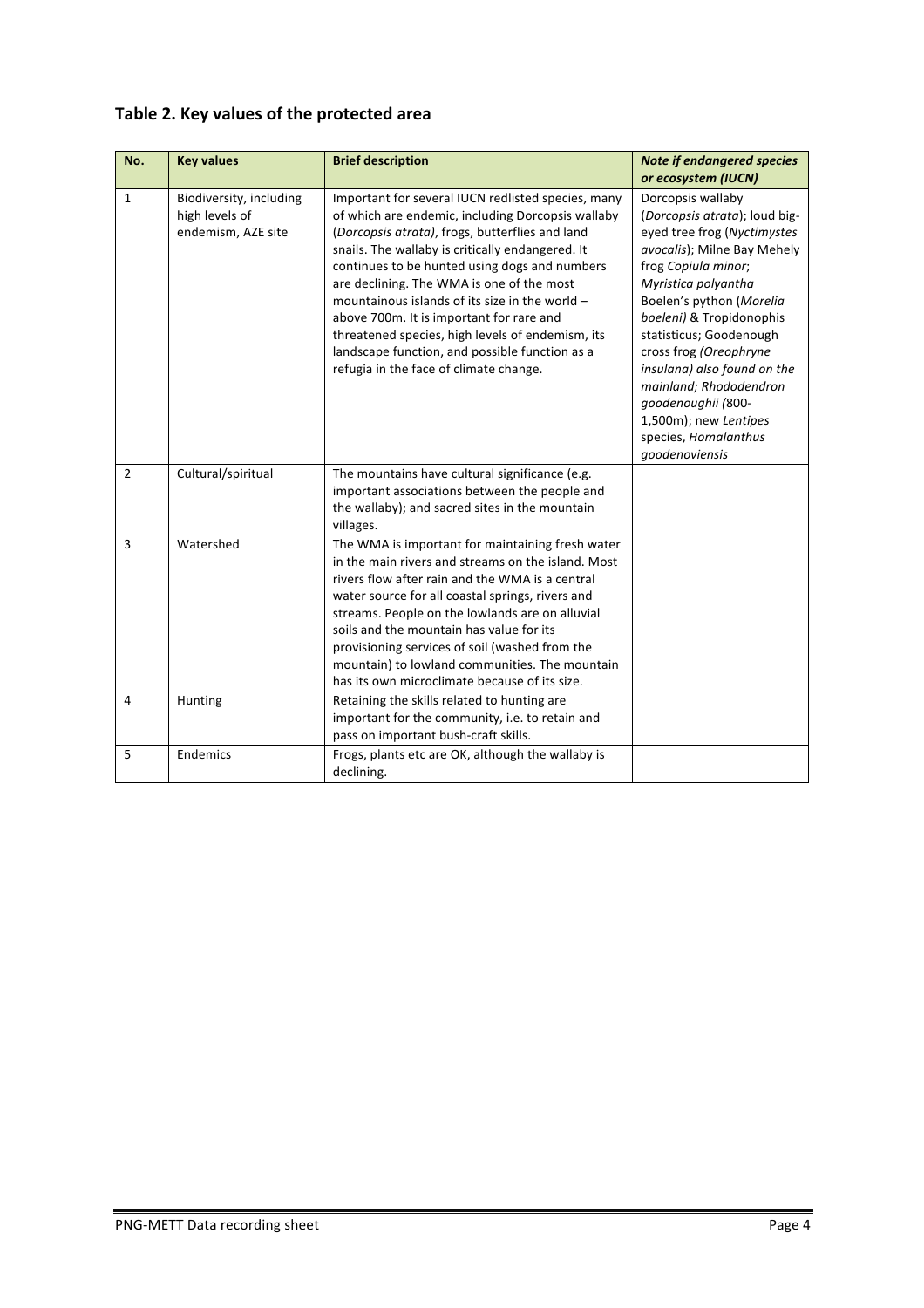#### **Table 3. Checklist of values/benefits**

Not important 0; Important 1; Very important 2; Don't know DK

| How important is the protected area for                     | <b>Score</b>   | <b>Comment</b>                                                                                                        |
|-------------------------------------------------------------|----------------|-----------------------------------------------------------------------------------------------------------------------|
| each of the listed values/benefits?                         | (0,1,2, DK)    |                                                                                                                       |
| Biodiversity - the presence of many<br>1.                   | 2              | Significant importance for IUCN red-listed species and                                                                |
| different kinds of plants, animals and                      |                | endemic species.                                                                                                      |
| ecosystems                                                  |                |                                                                                                                       |
| 2. Presence of rare, threatened, or                         | $\overline{2}$ | IUCN red-listed species and endemic species.                                                                          |
| endangered species (plants and animals)                     |                |                                                                                                                       |
| 3. Ecosystems (e.g. wetlands, grasslands,                   | $\mathbf{1}$   |                                                                                                                       |
| coral reefs etc) that are rare because they                 |                |                                                                                                                       |
| have been cleared or destroyed in other                     |                |                                                                                                                       |
| areas<br>Protecting clean, fresh water<br>4.                | $\overline{2}$ | Valuable water catchment function in providing clean                                                                  |
|                                                             |                | fresh water to the WMA communities.                                                                                   |
| 5. Sustaining important species in big                      | $\overline{2}$ | The WMA has high level significance because many species                                                              |
| enough numbers that they are able to                        |                | are endemic.                                                                                                          |
| survive here                                                |                |                                                                                                                       |
| 6. Providing a source of employment for                     | 0              | The WMA is not providing any employment currently; only                                                               |
| local communities now                                       |                | a few guides (1 every 2 years) and there is low payment                                                               |
|                                                             |                | for guides. This is potentially very important in the future                                                          |
|                                                             |                | of the WMA.                                                                                                           |
| 7. Providing resources for local subsistence                | $\mathbf{1}$   | People collect resources mainly at lower altitudes (i.e.                                                              |
| (food, building materials, medicines etc.)                  |                | outside the WMA), but there is some collection of canes in                                                            |
|                                                             |                | the WMA and these are brought down to the coast. As                                                                   |
|                                                             |                | population increases this will become more important.                                                                 |
| Providing community development<br>8.                       | DK             | The WMA provides a niche market. There are only                                                                       |
| opportunities through sustainable                           |                | backpackers at the moment and some scientists. If the                                                                 |
| resource use                                                |                | people don't sustain the wallaby population they will risk<br>losing their environmental capital. Cultural management |
|                                                             |                | of the wallaby is a community development opportunity,                                                                |
|                                                             |                | but the wallaby is not harvested sustainably and as a                                                                 |
|                                                             |                | consequence the community is eroding their                                                                            |
|                                                             |                | environmental capital.                                                                                                |
| 9. Religious or spiritual significance (e.g.                | $\overline{2}$ | Important role. The mountain has special spirits and is a                                                             |
| tambu places)                                               |                | foundation in the beliefs of the community.                                                                           |
| 10. Plant species of high social, cultural, or              | $\overline{2}$ |                                                                                                                       |
| economic importance                                         |                |                                                                                                                       |
| 11. Animal species of high social, cultural, or             | $\overline{2}$ | Wallabies, frogs, butterflies which provide an important                                                              |
| economic importance                                         |                | sense of identity.                                                                                                    |
| 12. Attractive scenery                                      | 2              | Beautiful mountain scenery - very high wilderness values.                                                             |
| 13. Tourism now                                             | 0              |                                                                                                                       |
| 14. Potential value for tourism in the future               | $\mathbf 1$    | Magnificent scenery and mountain walks.                                                                               |
| 15. Educational and/or scientific value                     | $\overline{2}$ | The mountain top is an unknown environment, it is very                                                                |
|                                                             |                | important - "a pandora's box" waiting to be explored and                                                              |
|                                                             |                | researched.                                                                                                           |
| 16. Maintaining culture and tradition on                    | $\overline{2}$ | In general, the young people don't know about the WMA.                                                                |
| customary land and passing this on to<br>future generations |                | They have not gained a conservation ethic and older<br>people don't talk about the values of the WMA and what is      |
|                                                             |                | important and how it should be protected. This traditional                                                            |
|                                                             |                | knowledge has not been transferred to the younger                                                                     |
|                                                             |                | generations. Rarely do the older people talk about the old                                                            |
|                                                             |                | days. There is not a voluntary passing on of traditional                                                              |
|                                                             |                | knowledge. Schooling and education has taken the                                                                      |
|                                                             |                | children away from their customs and tradition.                                                                       |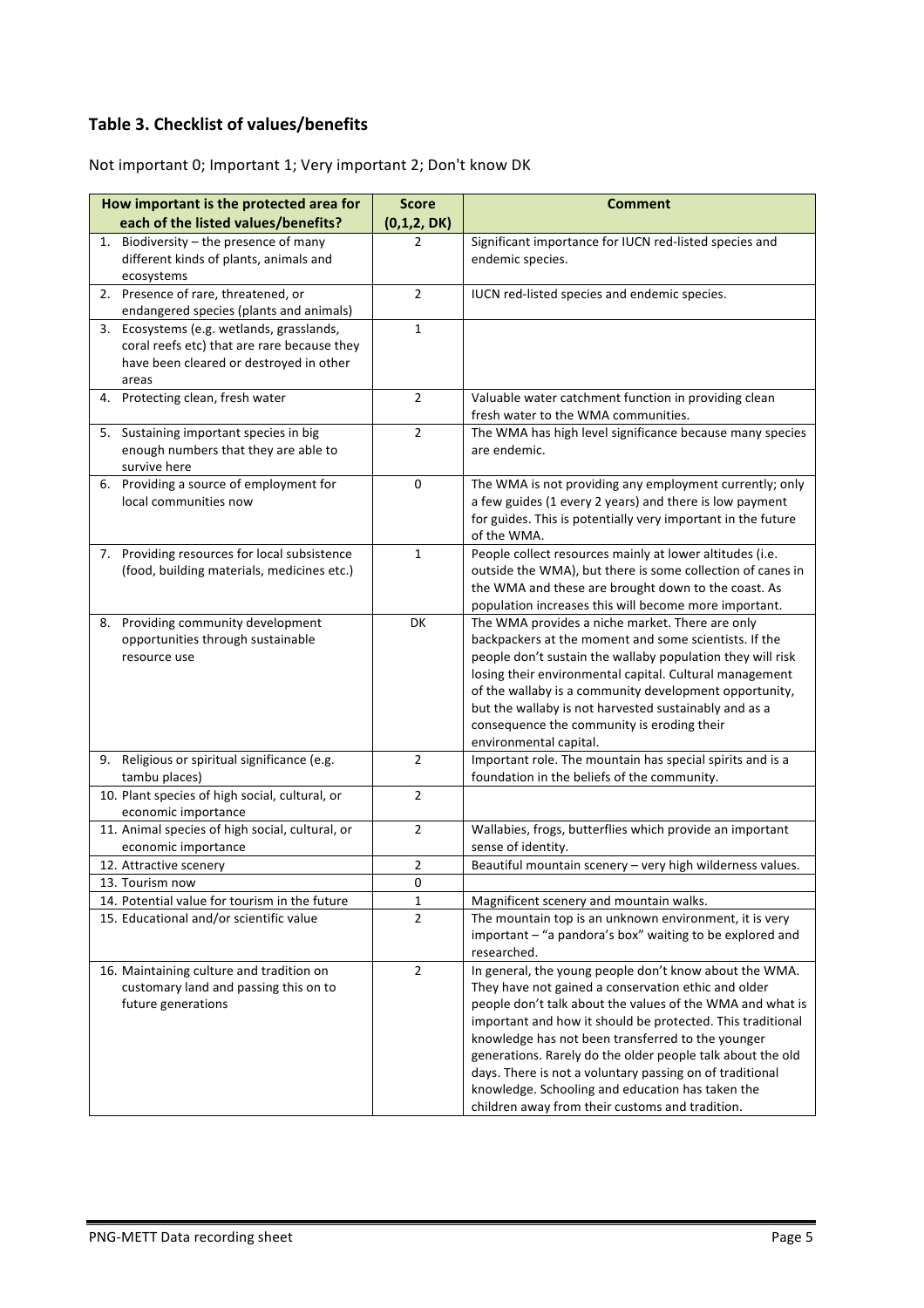### Part 3: What are the threats to the protected area?

# **Table 4: Threats to the protected area**<br>**H** High significance threats are seriously degrading val

- High significance threats are seriously degrading values. This means they are badly damaging some value -it might be a kind of animal or plant, or your traditional gardens
- **M** Medium threats are having some negative impact they are damaging values but not so badly
- **L** Low threats are present but not seriously damaging values<br>**0** N/A where the threat is not present in the protected area of
- **N/A** where the threat is not present in the protected area or where something is happening but is not threatening the values at all

| 1.1 Housing and settlement<br>Settlements are expanding due to population increase.<br>M<br>Population is increasing and this will impact on the WMA as more<br>1.1a Population increase in the<br>L<br>resources may be taken from the WMA.<br>protected area community<br>1.2 Commercial and industrial<br>0<br>areas<br>1.3 Tourism and recreation<br>0<br>The main tourists are backpackers and occasional scientists. There are<br>no facilities provided for these groups and their impact is negligible.<br>infrastructure<br>All on the lower slopes and this does not impact on the WMA.<br>2.1 Customary land owner and<br>0<br>community gardens and small<br>crops<br>2.1a Drug cultivation<br>0<br>2.1b Commercial plantations<br>0<br>2.2 Wood and pulp plantations<br>0<br>2.3 Livestock farming and grazing<br>0<br>2.4 Marine and freshwater<br>0<br>aquaculture<br>3.1 Oil and gas drilling<br>L<br>Some gas exploration in the past and there may be exploration licences<br>in the future<br>There is an exploration license and this can cause damage.<br>3.2 Mining and quarrying<br>M<br>3.3 Energy generation<br>$\pmb{0}$<br>4.1 Roads and railroads (include<br>0<br>road-killed animals)<br>4.2 Utility and service lines (e.g.<br>There is a communication tower on the top and this could result in some<br>L<br>electricity cables, telephone lines)<br>damage,<br>4.3 Shipping lanes<br>0<br>4.4 Flight paths<br>0<br>5.1 Hunting, killing and collecting<br>Wallaby are hunted, primarily for ceremonial purposes. There is impact<br>H<br>terrestrial animals (including killing<br>also as a result of hunting by outsiders in the area. Dorcopsis wallabies<br>of animals as a result of<br>are moving upslope and there has been a decrease in the breeding<br>human/wildlife conflict)<br>population.<br>Mainly canes for use in housing construction.<br>5.2 Gathering terrestrial plants or<br>L<br>plant products (non-timber)<br>5.3a Logging and wood harvesting<br>L<br>for local/customary use<br>5.3b Logging and wood harvesting<br>0<br>Against the law to log on steep slopes.<br>- commercial logging<br>5.4a Fishing, killing and harvesting<br>0<br>aquatic resources for<br>local/customary use<br>5.4b Fishing, killing and harvesting<br>$\mathbf 0$<br>aquatic resources for commercial<br>use<br>6.1 Recreational activities and<br>This is a sacred mountain to the customary landowners and they have<br>L<br>beliefs in the mountain spirits. However, the mountain is visited by<br>tourism<br>scientists and priests and members of the charismatic churches and<br>their purpose is to "take away the power of the mountain", or to refute<br>the villagers' beliefs in supernatural spirits that live on the mountain.<br>This is eroding the social values of the past and impacting on the current<br>traditions and beliefs related to the mountain.<br>0<br>6.2 War, civil unrest and military | <b>Threat type</b> | <b>Score</b><br>(H, M, L, 0) | <b>Notes</b> |
|-------------------------------------------------------------------------------------------------------------------------------------------------------------------------------------------------------------------------------------------------------------------------------------------------------------------------------------------------------------------------------------------------------------------------------------------------------------------------------------------------------------------------------------------------------------------------------------------------------------------------------------------------------------------------------------------------------------------------------------------------------------------------------------------------------------------------------------------------------------------------------------------------------------------------------------------------------------------------------------------------------------------------------------------------------------------------------------------------------------------------------------------------------------------------------------------------------------------------------------------------------------------------------------------------------------------------------------------------------------------------------------------------------------------------------------------------------------------------------------------------------------------------------------------------------------------------------------------------------------------------------------------------------------------------------------------------------------------------------------------------------------------------------------------------------------------------------------------------------------------------------------------------------------------------------------------------------------------------------------------------------------------------------------------------------------------------------------------------------------------------------------------------------------------------------------------------------------------------------------------------------------------------------------------------------------------------------------------------------------------------------------------------------------------------------------------------------------------------------------------------------------------------------------------------------------------------------------------------------------------------------------------------------------------------------------------------------------------------------------------------------------------------------------------------------------------------------------------------------------------------------------------------------------------------------------------------------------------|--------------------|------------------------------|--------------|
|                                                                                                                                                                                                                                                                                                                                                                                                                                                                                                                                                                                                                                                                                                                                                                                                                                                                                                                                                                                                                                                                                                                                                                                                                                                                                                                                                                                                                                                                                                                                                                                                                                                                                                                                                                                                                                                                                                                                                                                                                                                                                                                                                                                                                                                                                                                                                                                                                                                                                                                                                                                                                                                                                                                                                                                                                                                                                                                                                                   |                    |                              |              |
|                                                                                                                                                                                                                                                                                                                                                                                                                                                                                                                                                                                                                                                                                                                                                                                                                                                                                                                                                                                                                                                                                                                                                                                                                                                                                                                                                                                                                                                                                                                                                                                                                                                                                                                                                                                                                                                                                                                                                                                                                                                                                                                                                                                                                                                                                                                                                                                                                                                                                                                                                                                                                                                                                                                                                                                                                                                                                                                                                                   |                    |                              |              |
|                                                                                                                                                                                                                                                                                                                                                                                                                                                                                                                                                                                                                                                                                                                                                                                                                                                                                                                                                                                                                                                                                                                                                                                                                                                                                                                                                                                                                                                                                                                                                                                                                                                                                                                                                                                                                                                                                                                                                                                                                                                                                                                                                                                                                                                                                                                                                                                                                                                                                                                                                                                                                                                                                                                                                                                                                                                                                                                                                                   |                    |                              |              |
|                                                                                                                                                                                                                                                                                                                                                                                                                                                                                                                                                                                                                                                                                                                                                                                                                                                                                                                                                                                                                                                                                                                                                                                                                                                                                                                                                                                                                                                                                                                                                                                                                                                                                                                                                                                                                                                                                                                                                                                                                                                                                                                                                                                                                                                                                                                                                                                                                                                                                                                                                                                                                                                                                                                                                                                                                                                                                                                                                                   |                    |                              |              |
|                                                                                                                                                                                                                                                                                                                                                                                                                                                                                                                                                                                                                                                                                                                                                                                                                                                                                                                                                                                                                                                                                                                                                                                                                                                                                                                                                                                                                                                                                                                                                                                                                                                                                                                                                                                                                                                                                                                                                                                                                                                                                                                                                                                                                                                                                                                                                                                                                                                                                                                                                                                                                                                                                                                                                                                                                                                                                                                                                                   |                    |                              |              |
|                                                                                                                                                                                                                                                                                                                                                                                                                                                                                                                                                                                                                                                                                                                                                                                                                                                                                                                                                                                                                                                                                                                                                                                                                                                                                                                                                                                                                                                                                                                                                                                                                                                                                                                                                                                                                                                                                                                                                                                                                                                                                                                                                                                                                                                                                                                                                                                                                                                                                                                                                                                                                                                                                                                                                                                                                                                                                                                                                                   |                    |                              |              |
|                                                                                                                                                                                                                                                                                                                                                                                                                                                                                                                                                                                                                                                                                                                                                                                                                                                                                                                                                                                                                                                                                                                                                                                                                                                                                                                                                                                                                                                                                                                                                                                                                                                                                                                                                                                                                                                                                                                                                                                                                                                                                                                                                                                                                                                                                                                                                                                                                                                                                                                                                                                                                                                                                                                                                                                                                                                                                                                                                                   |                    |                              |              |
|                                                                                                                                                                                                                                                                                                                                                                                                                                                                                                                                                                                                                                                                                                                                                                                                                                                                                                                                                                                                                                                                                                                                                                                                                                                                                                                                                                                                                                                                                                                                                                                                                                                                                                                                                                                                                                                                                                                                                                                                                                                                                                                                                                                                                                                                                                                                                                                                                                                                                                                                                                                                                                                                                                                                                                                                                                                                                                                                                                   |                    |                              |              |
|                                                                                                                                                                                                                                                                                                                                                                                                                                                                                                                                                                                                                                                                                                                                                                                                                                                                                                                                                                                                                                                                                                                                                                                                                                                                                                                                                                                                                                                                                                                                                                                                                                                                                                                                                                                                                                                                                                                                                                                                                                                                                                                                                                                                                                                                                                                                                                                                                                                                                                                                                                                                                                                                                                                                                                                                                                                                                                                                                                   |                    |                              |              |
|                                                                                                                                                                                                                                                                                                                                                                                                                                                                                                                                                                                                                                                                                                                                                                                                                                                                                                                                                                                                                                                                                                                                                                                                                                                                                                                                                                                                                                                                                                                                                                                                                                                                                                                                                                                                                                                                                                                                                                                                                                                                                                                                                                                                                                                                                                                                                                                                                                                                                                                                                                                                                                                                                                                                                                                                                                                                                                                                                                   |                    |                              |              |
|                                                                                                                                                                                                                                                                                                                                                                                                                                                                                                                                                                                                                                                                                                                                                                                                                                                                                                                                                                                                                                                                                                                                                                                                                                                                                                                                                                                                                                                                                                                                                                                                                                                                                                                                                                                                                                                                                                                                                                                                                                                                                                                                                                                                                                                                                                                                                                                                                                                                                                                                                                                                                                                                                                                                                                                                                                                                                                                                                                   |                    |                              |              |
|                                                                                                                                                                                                                                                                                                                                                                                                                                                                                                                                                                                                                                                                                                                                                                                                                                                                                                                                                                                                                                                                                                                                                                                                                                                                                                                                                                                                                                                                                                                                                                                                                                                                                                                                                                                                                                                                                                                                                                                                                                                                                                                                                                                                                                                                                                                                                                                                                                                                                                                                                                                                                                                                                                                                                                                                                                                                                                                                                                   |                    |                              |              |
|                                                                                                                                                                                                                                                                                                                                                                                                                                                                                                                                                                                                                                                                                                                                                                                                                                                                                                                                                                                                                                                                                                                                                                                                                                                                                                                                                                                                                                                                                                                                                                                                                                                                                                                                                                                                                                                                                                                                                                                                                                                                                                                                                                                                                                                                                                                                                                                                                                                                                                                                                                                                                                                                                                                                                                                                                                                                                                                                                                   |                    |                              |              |
|                                                                                                                                                                                                                                                                                                                                                                                                                                                                                                                                                                                                                                                                                                                                                                                                                                                                                                                                                                                                                                                                                                                                                                                                                                                                                                                                                                                                                                                                                                                                                                                                                                                                                                                                                                                                                                                                                                                                                                                                                                                                                                                                                                                                                                                                                                                                                                                                                                                                                                                                                                                                                                                                                                                                                                                                                                                                                                                                                                   |                    |                              |              |
|                                                                                                                                                                                                                                                                                                                                                                                                                                                                                                                                                                                                                                                                                                                                                                                                                                                                                                                                                                                                                                                                                                                                                                                                                                                                                                                                                                                                                                                                                                                                                                                                                                                                                                                                                                                                                                                                                                                                                                                                                                                                                                                                                                                                                                                                                                                                                                                                                                                                                                                                                                                                                                                                                                                                                                                                                                                                                                                                                                   |                    |                              |              |
|                                                                                                                                                                                                                                                                                                                                                                                                                                                                                                                                                                                                                                                                                                                                                                                                                                                                                                                                                                                                                                                                                                                                                                                                                                                                                                                                                                                                                                                                                                                                                                                                                                                                                                                                                                                                                                                                                                                                                                                                                                                                                                                                                                                                                                                                                                                                                                                                                                                                                                                                                                                                                                                                                                                                                                                                                                                                                                                                                                   |                    |                              |              |
|                                                                                                                                                                                                                                                                                                                                                                                                                                                                                                                                                                                                                                                                                                                                                                                                                                                                                                                                                                                                                                                                                                                                                                                                                                                                                                                                                                                                                                                                                                                                                                                                                                                                                                                                                                                                                                                                                                                                                                                                                                                                                                                                                                                                                                                                                                                                                                                                                                                                                                                                                                                                                                                                                                                                                                                                                                                                                                                                                                   |                    |                              |              |
|                                                                                                                                                                                                                                                                                                                                                                                                                                                                                                                                                                                                                                                                                                                                                                                                                                                                                                                                                                                                                                                                                                                                                                                                                                                                                                                                                                                                                                                                                                                                                                                                                                                                                                                                                                                                                                                                                                                                                                                                                                                                                                                                                                                                                                                                                                                                                                                                                                                                                                                                                                                                                                                                                                                                                                                                                                                                                                                                                                   |                    |                              |              |
|                                                                                                                                                                                                                                                                                                                                                                                                                                                                                                                                                                                                                                                                                                                                                                                                                                                                                                                                                                                                                                                                                                                                                                                                                                                                                                                                                                                                                                                                                                                                                                                                                                                                                                                                                                                                                                                                                                                                                                                                                                                                                                                                                                                                                                                                                                                                                                                                                                                                                                                                                                                                                                                                                                                                                                                                                                                                                                                                                                   |                    |                              |              |
|                                                                                                                                                                                                                                                                                                                                                                                                                                                                                                                                                                                                                                                                                                                                                                                                                                                                                                                                                                                                                                                                                                                                                                                                                                                                                                                                                                                                                                                                                                                                                                                                                                                                                                                                                                                                                                                                                                                                                                                                                                                                                                                                                                                                                                                                                                                                                                                                                                                                                                                                                                                                                                                                                                                                                                                                                                                                                                                                                                   |                    |                              |              |
|                                                                                                                                                                                                                                                                                                                                                                                                                                                                                                                                                                                                                                                                                                                                                                                                                                                                                                                                                                                                                                                                                                                                                                                                                                                                                                                                                                                                                                                                                                                                                                                                                                                                                                                                                                                                                                                                                                                                                                                                                                                                                                                                                                                                                                                                                                                                                                                                                                                                                                                                                                                                                                                                                                                                                                                                                                                                                                                                                                   |                    |                              |              |
|                                                                                                                                                                                                                                                                                                                                                                                                                                                                                                                                                                                                                                                                                                                                                                                                                                                                                                                                                                                                                                                                                                                                                                                                                                                                                                                                                                                                                                                                                                                                                                                                                                                                                                                                                                                                                                                                                                                                                                                                                                                                                                                                                                                                                                                                                                                                                                                                                                                                                                                                                                                                                                                                                                                                                                                                                                                                                                                                                                   |                    |                              |              |
|                                                                                                                                                                                                                                                                                                                                                                                                                                                                                                                                                                                                                                                                                                                                                                                                                                                                                                                                                                                                                                                                                                                                                                                                                                                                                                                                                                                                                                                                                                                                                                                                                                                                                                                                                                                                                                                                                                                                                                                                                                                                                                                                                                                                                                                                                                                                                                                                                                                                                                                                                                                                                                                                                                                                                                                                                                                                                                                                                                   |                    |                              |              |
|                                                                                                                                                                                                                                                                                                                                                                                                                                                                                                                                                                                                                                                                                                                                                                                                                                                                                                                                                                                                                                                                                                                                                                                                                                                                                                                                                                                                                                                                                                                                                                                                                                                                                                                                                                                                                                                                                                                                                                                                                                                                                                                                                                                                                                                                                                                                                                                                                                                                                                                                                                                                                                                                                                                                                                                                                                                                                                                                                                   |                    |                              |              |
|                                                                                                                                                                                                                                                                                                                                                                                                                                                                                                                                                                                                                                                                                                                                                                                                                                                                                                                                                                                                                                                                                                                                                                                                                                                                                                                                                                                                                                                                                                                                                                                                                                                                                                                                                                                                                                                                                                                                                                                                                                                                                                                                                                                                                                                                                                                                                                                                                                                                                                                                                                                                                                                                                                                                                                                                                                                                                                                                                                   |                    |                              |              |
|                                                                                                                                                                                                                                                                                                                                                                                                                                                                                                                                                                                                                                                                                                                                                                                                                                                                                                                                                                                                                                                                                                                                                                                                                                                                                                                                                                                                                                                                                                                                                                                                                                                                                                                                                                                                                                                                                                                                                                                                                                                                                                                                                                                                                                                                                                                                                                                                                                                                                                                                                                                                                                                                                                                                                                                                                                                                                                                                                                   |                    |                              |              |
|                                                                                                                                                                                                                                                                                                                                                                                                                                                                                                                                                                                                                                                                                                                                                                                                                                                                                                                                                                                                                                                                                                                                                                                                                                                                                                                                                                                                                                                                                                                                                                                                                                                                                                                                                                                                                                                                                                                                                                                                                                                                                                                                                                                                                                                                                                                                                                                                                                                                                                                                                                                                                                                                                                                                                                                                                                                                                                                                                                   |                    |                              |              |
|                                                                                                                                                                                                                                                                                                                                                                                                                                                                                                                                                                                                                                                                                                                                                                                                                                                                                                                                                                                                                                                                                                                                                                                                                                                                                                                                                                                                                                                                                                                                                                                                                                                                                                                                                                                                                                                                                                                                                                                                                                                                                                                                                                                                                                                                                                                                                                                                                                                                                                                                                                                                                                                                                                                                                                                                                                                                                                                                                                   |                    |                              |              |
|                                                                                                                                                                                                                                                                                                                                                                                                                                                                                                                                                                                                                                                                                                                                                                                                                                                                                                                                                                                                                                                                                                                                                                                                                                                                                                                                                                                                                                                                                                                                                                                                                                                                                                                                                                                                                                                                                                                                                                                                                                                                                                                                                                                                                                                                                                                                                                                                                                                                                                                                                                                                                                                                                                                                                                                                                                                                                                                                                                   |                    |                              |              |
|                                                                                                                                                                                                                                                                                                                                                                                                                                                                                                                                                                                                                                                                                                                                                                                                                                                                                                                                                                                                                                                                                                                                                                                                                                                                                                                                                                                                                                                                                                                                                                                                                                                                                                                                                                                                                                                                                                                                                                                                                                                                                                                                                                                                                                                                                                                                                                                                                                                                                                                                                                                                                                                                                                                                                                                                                                                                                                                                                                   |                    |                              |              |
|                                                                                                                                                                                                                                                                                                                                                                                                                                                                                                                                                                                                                                                                                                                                                                                                                                                                                                                                                                                                                                                                                                                                                                                                                                                                                                                                                                                                                                                                                                                                                                                                                                                                                                                                                                                                                                                                                                                                                                                                                                                                                                                                                                                                                                                                                                                                                                                                                                                                                                                                                                                                                                                                                                                                                                                                                                                                                                                                                                   |                    |                              |              |
|                                                                                                                                                                                                                                                                                                                                                                                                                                                                                                                                                                                                                                                                                                                                                                                                                                                                                                                                                                                                                                                                                                                                                                                                                                                                                                                                                                                                                                                                                                                                                                                                                                                                                                                                                                                                                                                                                                                                                                                                                                                                                                                                                                                                                                                                                                                                                                                                                                                                                                                                                                                                                                                                                                                                                                                                                                                                                                                                                                   |                    |                              |              |
|                                                                                                                                                                                                                                                                                                                                                                                                                                                                                                                                                                                                                                                                                                                                                                                                                                                                                                                                                                                                                                                                                                                                                                                                                                                                                                                                                                                                                                                                                                                                                                                                                                                                                                                                                                                                                                                                                                                                                                                                                                                                                                                                                                                                                                                                                                                                                                                                                                                                                                                                                                                                                                                                                                                                                                                                                                                                                                                                                                   |                    |                              |              |
|                                                                                                                                                                                                                                                                                                                                                                                                                                                                                                                                                                                                                                                                                                                                                                                                                                                                                                                                                                                                                                                                                                                                                                                                                                                                                                                                                                                                                                                                                                                                                                                                                                                                                                                                                                                                                                                                                                                                                                                                                                                                                                                                                                                                                                                                                                                                                                                                                                                                                                                                                                                                                                                                                                                                                                                                                                                                                                                                                                   |                    |                              |              |
|                                                                                                                                                                                                                                                                                                                                                                                                                                                                                                                                                                                                                                                                                                                                                                                                                                                                                                                                                                                                                                                                                                                                                                                                                                                                                                                                                                                                                                                                                                                                                                                                                                                                                                                                                                                                                                                                                                                                                                                                                                                                                                                                                                                                                                                                                                                                                                                                                                                                                                                                                                                                                                                                                                                                                                                                                                                                                                                                                                   |                    |                              |              |
|                                                                                                                                                                                                                                                                                                                                                                                                                                                                                                                                                                                                                                                                                                                                                                                                                                                                                                                                                                                                                                                                                                                                                                                                                                                                                                                                                                                                                                                                                                                                                                                                                                                                                                                                                                                                                                                                                                                                                                                                                                                                                                                                                                                                                                                                                                                                                                                                                                                                                                                                                                                                                                                                                                                                                                                                                                                                                                                                                                   |                    |                              |              |
|                                                                                                                                                                                                                                                                                                                                                                                                                                                                                                                                                                                                                                                                                                                                                                                                                                                                                                                                                                                                                                                                                                                                                                                                                                                                                                                                                                                                                                                                                                                                                                                                                                                                                                                                                                                                                                                                                                                                                                                                                                                                                                                                                                                                                                                                                                                                                                                                                                                                                                                                                                                                                                                                                                                                                                                                                                                                                                                                                                   |                    |                              |              |
|                                                                                                                                                                                                                                                                                                                                                                                                                                                                                                                                                                                                                                                                                                                                                                                                                                                                                                                                                                                                                                                                                                                                                                                                                                                                                                                                                                                                                                                                                                                                                                                                                                                                                                                                                                                                                                                                                                                                                                                                                                                                                                                                                                                                                                                                                                                                                                                                                                                                                                                                                                                                                                                                                                                                                                                                                                                                                                                                                                   |                    |                              |              |
|                                                                                                                                                                                                                                                                                                                                                                                                                                                                                                                                                                                                                                                                                                                                                                                                                                                                                                                                                                                                                                                                                                                                                                                                                                                                                                                                                                                                                                                                                                                                                                                                                                                                                                                                                                                                                                                                                                                                                                                                                                                                                                                                                                                                                                                                                                                                                                                                                                                                                                                                                                                                                                                                                                                                                                                                                                                                                                                                                                   |                    |                              |              |
|                                                                                                                                                                                                                                                                                                                                                                                                                                                                                                                                                                                                                                                                                                                                                                                                                                                                                                                                                                                                                                                                                                                                                                                                                                                                                                                                                                                                                                                                                                                                                                                                                                                                                                                                                                                                                                                                                                                                                                                                                                                                                                                                                                                                                                                                                                                                                                                                                                                                                                                                                                                                                                                                                                                                                                                                                                                                                                                                                                   |                    |                              |              |
|                                                                                                                                                                                                                                                                                                                                                                                                                                                                                                                                                                                                                                                                                                                                                                                                                                                                                                                                                                                                                                                                                                                                                                                                                                                                                                                                                                                                                                                                                                                                                                                                                                                                                                                                                                                                                                                                                                                                                                                                                                                                                                                                                                                                                                                                                                                                                                                                                                                                                                                                                                                                                                                                                                                                                                                                                                                                                                                                                                   |                    |                              |              |
|                                                                                                                                                                                                                                                                                                                                                                                                                                                                                                                                                                                                                                                                                                                                                                                                                                                                                                                                                                                                                                                                                                                                                                                                                                                                                                                                                                                                                                                                                                                                                                                                                                                                                                                                                                                                                                                                                                                                                                                                                                                                                                                                                                                                                                                                                                                                                                                                                                                                                                                                                                                                                                                                                                                                                                                                                                                                                                                                                                   |                    |                              |              |
|                                                                                                                                                                                                                                                                                                                                                                                                                                                                                                                                                                                                                                                                                                                                                                                                                                                                                                                                                                                                                                                                                                                                                                                                                                                                                                                                                                                                                                                                                                                                                                                                                                                                                                                                                                                                                                                                                                                                                                                                                                                                                                                                                                                                                                                                                                                                                                                                                                                                                                                                                                                                                                                                                                                                                                                                                                                                                                                                                                   |                    |                              |              |
|                                                                                                                                                                                                                                                                                                                                                                                                                                                                                                                                                                                                                                                                                                                                                                                                                                                                                                                                                                                                                                                                                                                                                                                                                                                                                                                                                                                                                                                                                                                                                                                                                                                                                                                                                                                                                                                                                                                                                                                                                                                                                                                                                                                                                                                                                                                                                                                                                                                                                                                                                                                                                                                                                                                                                                                                                                                                                                                                                                   |                    |                              |              |
|                                                                                                                                                                                                                                                                                                                                                                                                                                                                                                                                                                                                                                                                                                                                                                                                                                                                                                                                                                                                                                                                                                                                                                                                                                                                                                                                                                                                                                                                                                                                                                                                                                                                                                                                                                                                                                                                                                                                                                                                                                                                                                                                                                                                                                                                                                                                                                                                                                                                                                                                                                                                                                                                                                                                                                                                                                                                                                                                                                   |                    |                              |              |
|                                                                                                                                                                                                                                                                                                                                                                                                                                                                                                                                                                                                                                                                                                                                                                                                                                                                                                                                                                                                                                                                                                                                                                                                                                                                                                                                                                                                                                                                                                                                                                                                                                                                                                                                                                                                                                                                                                                                                                                                                                                                                                                                                                                                                                                                                                                                                                                                                                                                                                                                                                                                                                                                                                                                                                                                                                                                                                                                                                   |                    |                              |              |
|                                                                                                                                                                                                                                                                                                                                                                                                                                                                                                                                                                                                                                                                                                                                                                                                                                                                                                                                                                                                                                                                                                                                                                                                                                                                                                                                                                                                                                                                                                                                                                                                                                                                                                                                                                                                                                                                                                                                                                                                                                                                                                                                                                                                                                                                                                                                                                                                                                                                                                                                                                                                                                                                                                                                                                                                                                                                                                                                                                   |                    |                              |              |
|                                                                                                                                                                                                                                                                                                                                                                                                                                                                                                                                                                                                                                                                                                                                                                                                                                                                                                                                                                                                                                                                                                                                                                                                                                                                                                                                                                                                                                                                                                                                                                                                                                                                                                                                                                                                                                                                                                                                                                                                                                                                                                                                                                                                                                                                                                                                                                                                                                                                                                                                                                                                                                                                                                                                                                                                                                                                                                                                                                   | exercises          |                              |              |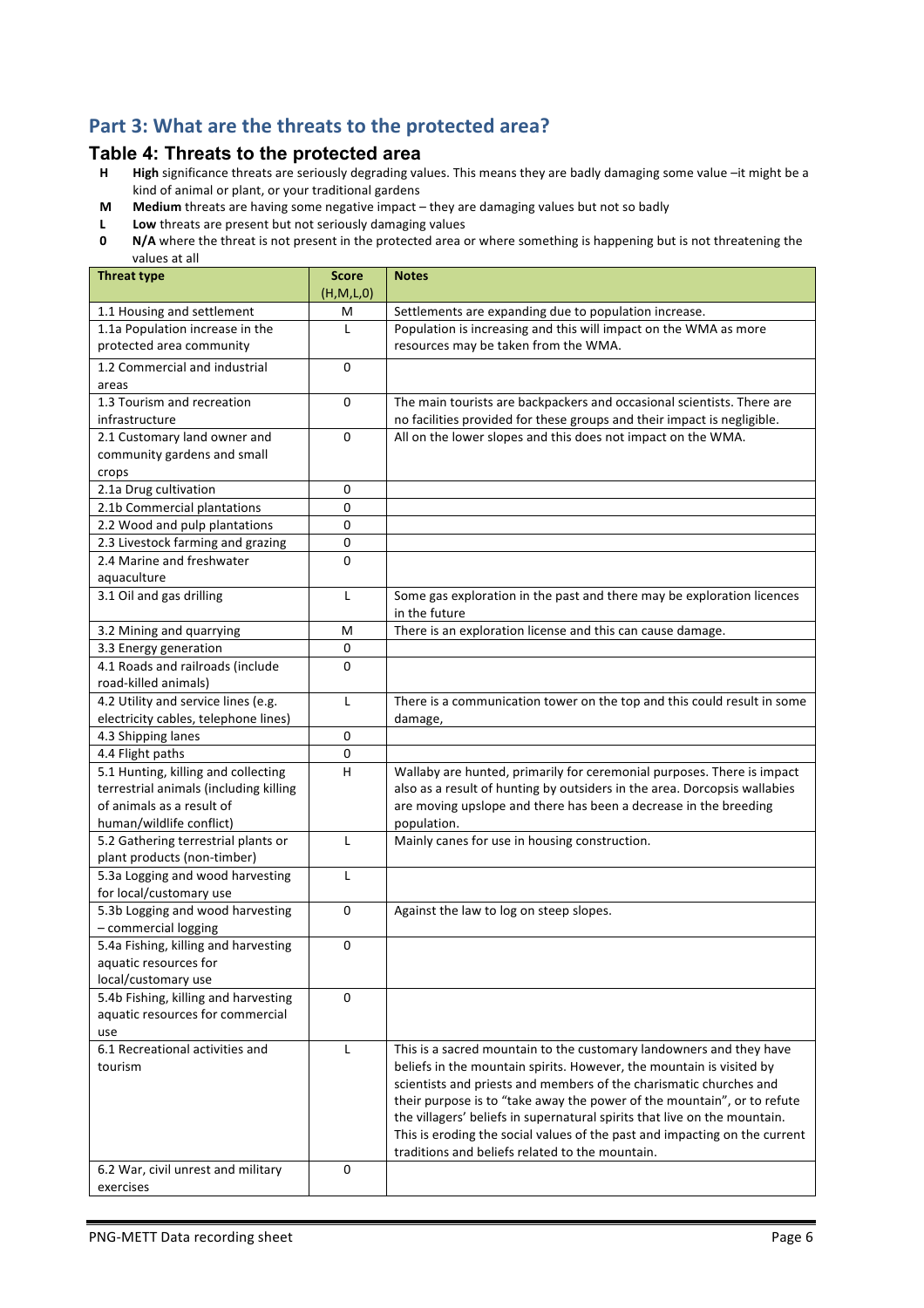| <b>Threat type</b>                                      | <b>Score</b><br>(H,M,L,0) | <b>Notes</b>                                                                                                                                    |
|---------------------------------------------------------|---------------------------|-------------------------------------------------------------------------------------------------------------------------------------------------|
| 6.3 Research, education and other                       | 0                         |                                                                                                                                                 |
| work-related activities in protected                    |                           |                                                                                                                                                 |
| areas                                                   |                           |                                                                                                                                                 |
| 6.4 Activities of protected area                        | 0                         |                                                                                                                                                 |
| managers (e.g. construction or                          |                           |                                                                                                                                                 |
| vehicle use)                                            |                           |                                                                                                                                                 |
| 6.5 Deliberate vandalism,                               | L                         | Some loss of contemporary history e.g. tourists make inscriptions on the                                                                        |
| destructive activities or threats to                    |                           | stones on the mountain.                                                                                                                         |
| protected area staff and visitors                       |                           |                                                                                                                                                 |
| 7.1 Fire and fire suppression                           | H                         | Fires have occurred on the ridges and sides of the mountains. These are                                                                         |
| (including arson)                                       |                           | often started by the customary landowners e.g. it is easier to walk                                                                             |
|                                                         |                           | across their landscape when there is no high grass.                                                                                             |
| 7.2 Dams, hydrological                                  | L                         | Some potential                                                                                                                                  |
| modification and water                                  |                           |                                                                                                                                                 |
| management/use                                          |                           |                                                                                                                                                 |
| 7.3a Increased fragmentation                            | L                         |                                                                                                                                                 |
| within protected area                                   |                           |                                                                                                                                                 |
| 7.3b Isolation from other natural                       | $\mathbf 0$               |                                                                                                                                                 |
| habitat (e.g. deforestation)                            |                           |                                                                                                                                                 |
| 7.3c Other 'edge effects' on park                       | 0                         | There are no gardens infringing on the boundary of the WMA.                                                                                     |
| values                                                  |                           |                                                                                                                                                 |
| 7.3d Loss of keystone species (e.g.                     | $\mathbf 0$               |                                                                                                                                                 |
| top predators, pollinators etc.)                        |                           |                                                                                                                                                 |
| 8.1 Pest plants                                         |                           |                                                                                                                                                 |
|                                                         | L                         |                                                                                                                                                 |
| 8.1a Pest animals                                       | L                         | No cats, although there are some wild pigs and hunting dogs.                                                                                    |
| 8.1b Diseases such as fungus or                         | $\Omega$                  |                                                                                                                                                 |
| viruses that make native plants or                      |                           |                                                                                                                                                 |
| animals sick                                            |                           |                                                                                                                                                 |
| 8.2 Introduced genetic material                         | $\Omega$                  |                                                                                                                                                 |
| (e.g. genetically modified                              |                           |                                                                                                                                                 |
| organisms)                                              | $\Omega$                  |                                                                                                                                                 |
| 9.1 Household sewage and urban                          |                           |                                                                                                                                                 |
| waste water<br>9.1a Sewage and waste water from         | 0                         |                                                                                                                                                 |
| protected area facilities                               |                           |                                                                                                                                                 |
|                                                         | 0                         |                                                                                                                                                 |
| 9.2 Industrial, mining and military<br>effluents        |                           |                                                                                                                                                 |
| 9.3 Agricultural and forestry                           | 0                         |                                                                                                                                                 |
| effluents (e.g. excess fertilizers or                   |                           |                                                                                                                                                 |
| pesticides)                                             |                           |                                                                                                                                                 |
| 9.4 Garbage and solid waste                             | Г                         | People and tourists leave rubbish when they go to the mountain.                                                                                 |
| 9.5 Air-borne pollutants                                | 0                         |                                                                                                                                                 |
| 9.6 Excess energy (e.g. heat                            | 0                         |                                                                                                                                                 |
|                                                         |                           |                                                                                                                                                 |
| pollution, lights etc.)<br>10.1 Volcanoes               | 0                         |                                                                                                                                                 |
|                                                         | L                         | Can cause landslides.                                                                                                                           |
| 10.2 Earthquakes/Tsunamis<br>10.3 Avalanches/Landslides | L                         |                                                                                                                                                 |
| 10.4 Erosion and siltation/                             | M                         | Can come from high rainfall events and greater intensity storms.                                                                                |
| deposition (e.g. shoreline or                           |                           | Natural process on the mountain; it is a dynamic environment and soil is<br>moved from the mountain to the coastal lowlands.                    |
|                                                         |                           |                                                                                                                                                 |
| riverbed changes)                                       |                           |                                                                                                                                                 |
| 11.1 Habitat shifting and alteration                    | DK                        | Hard to know at this stage. An "unknown known" at the moment.                                                                                   |
| 11.2 Droughts                                           | М                         | Potentially more frequent and severe. They come about every 7 years<br>and cause big local changes especially because of fires, which impact on |
|                                                         |                           |                                                                                                                                                 |
|                                                         | L                         | the mountain vegetation and related habitats.<br>Some species will be affected by temperature extremes.                                         |
| 11.3 Temperature extremes<br>11.4 Storms and flooding   | M                         | There was a cyclone that caused massive damage. Cyclones are                                                                                    |
|                                                         |                           | increasing in frequency, intensity and the damage caused. Water is a big                                                                        |
|                                                         |                           | erosive power in this mountainous environment.                                                                                                  |
| 11.5 Coral bleaching                                    | $\mathbf 0$               |                                                                                                                                                 |
| 11.6 Intrusion by saltwater into                        | 0                         |                                                                                                                                                 |
| gardens etc.                                            |                           |                                                                                                                                                 |
|                                                         |                           |                                                                                                                                                 |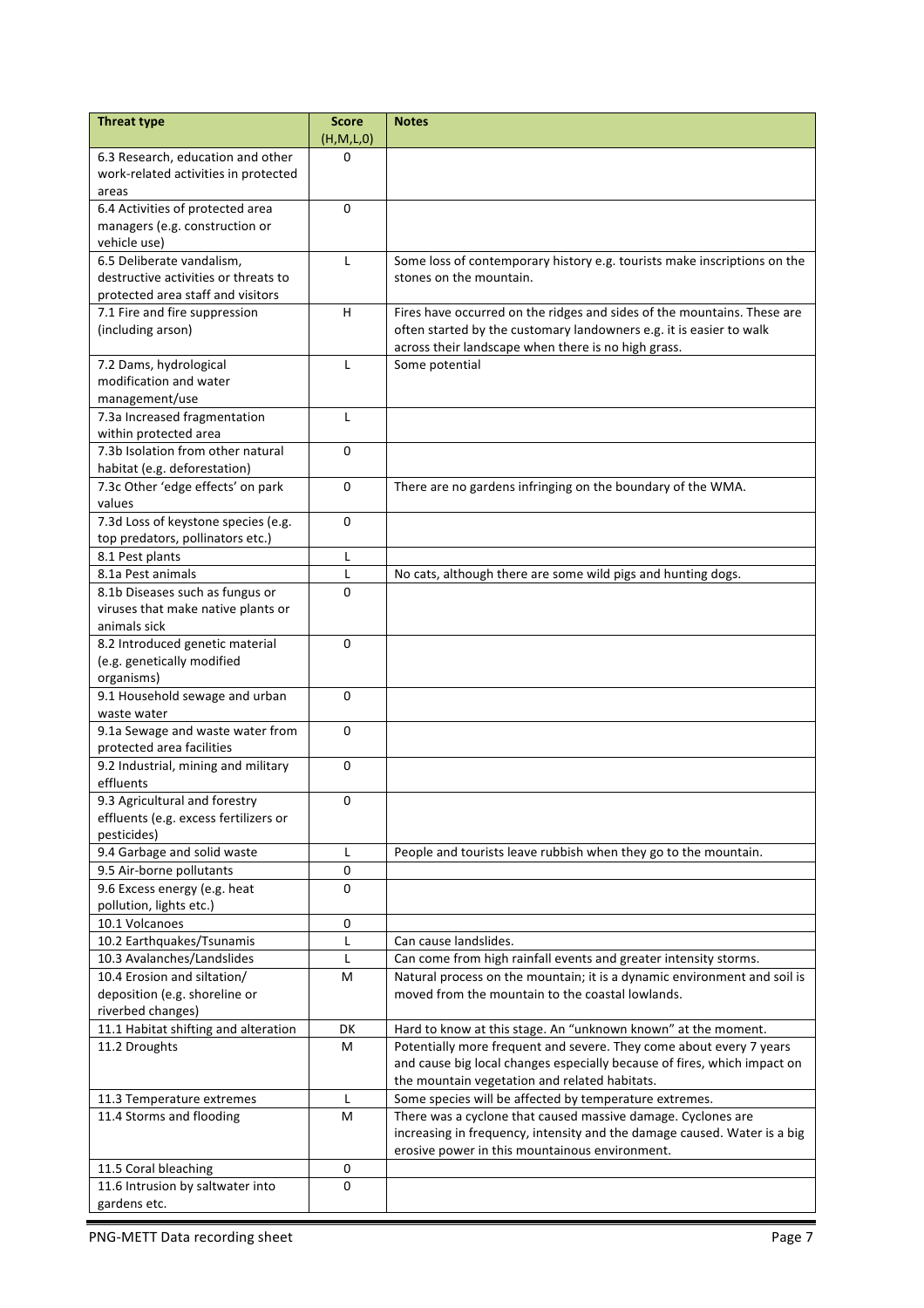| Threat type                                                                          | <b>Score</b> | <b>Notes</b>                                                                                                                                                                                                                                                                                                                                                                                        |
|--------------------------------------------------------------------------------------|--------------|-----------------------------------------------------------------------------------------------------------------------------------------------------------------------------------------------------------------------------------------------------------------------------------------------------------------------------------------------------------------------------------------------------|
|                                                                                      | (H, M, L, 0) |                                                                                                                                                                                                                                                                                                                                                                                                     |
| 11.7 Sea level rise                                                                  | 0            |                                                                                                                                                                                                                                                                                                                                                                                                     |
| Other (please explain)                                                               | M            | There is a possible underestimating of the impact of La Nina on<br>flowering and fruiting for the species that are dependent on these<br>plants. Long rainfall events are having an impact. Seasonality is changing<br>and there is a sense of catastrophe among the community i.e. all the<br>usual signs are not working. We are "on the cusp of major changes as a<br>result of climate change". |
| 12.1 Loss of cultural links,<br>traditional knowledge and/or<br>management practices | M            | This is occurring as a result of formal education (children going to school<br>and spending less time learning their traditions and skills) and<br>Christianisation. There is a loss of social capital.                                                                                                                                                                                             |
| 12.2 Natural deterioration of<br>important cultural site values                      | 0            | Some rock art, but in generation this is OK.                                                                                                                                                                                                                                                                                                                                                        |
| 12.3 Destruction of cultural<br>heritage buildings, gardens, sites<br>etc.           | $\Omega$     |                                                                                                                                                                                                                                                                                                                                                                                                     |
| Other (please explain)                                                               | H            | Lack of understanding of the earth's finite limits; the tragedy of the<br>commons                                                                                                                                                                                                                                                                                                                   |

## **Table 5. Worst threats and ways forward**

| <b>Threat</b>                  | <b>Threat</b>                                                        | <b>Threat number or</b> | Nature of the threat, impact and how to reduce the impact.                                                                                                                                                                                                                                                                                                                                                                                                                                                                                                                                                                                                                                                                                                                                                                                                                                                                                                                                                                                                                                                                                                                                                                                                                                                                                                                                                                                                                                                                                                                                                                                                                                                                                                                                                                                                                                                                                                                                                                                                                                                                                                                                                                                                                                                                                                                                       |  |
|--------------------------------|----------------------------------------------------------------------|-------------------------|--------------------------------------------------------------------------------------------------------------------------------------------------------------------------------------------------------------------------------------------------------------------------------------------------------------------------------------------------------------------------------------------------------------------------------------------------------------------------------------------------------------------------------------------------------------------------------------------------------------------------------------------------------------------------------------------------------------------------------------------------------------------------------------------------------------------------------------------------------------------------------------------------------------------------------------------------------------------------------------------------------------------------------------------------------------------------------------------------------------------------------------------------------------------------------------------------------------------------------------------------------------------------------------------------------------------------------------------------------------------------------------------------------------------------------------------------------------------------------------------------------------------------------------------------------------------------------------------------------------------------------------------------------------------------------------------------------------------------------------------------------------------------------------------------------------------------------------------------------------------------------------------------------------------------------------------------------------------------------------------------------------------------------------------------------------------------------------------------------------------------------------------------------------------------------------------------------------------------------------------------------------------------------------------------------------------------------------------------------------------------------------------------|--|
| No.                            | (Most                                                                | name (copy no.          |                                                                                                                                                                                                                                                                                                                                                                                                                                                                                                                                                                                                                                                                                                                                                                                                                                                                                                                                                                                                                                                                                                                                                                                                                                                                                                                                                                                                                                                                                                                                                                                                                                                                                                                                                                                                                                                                                                                                                                                                                                                                                                                                                                                                                                                                                                                                                                                                  |  |
|                                | significant first)                                                   | from Table 4)           |                                                                                                                                                                                                                                                                                                                                                                                                                                                                                                                                                                                                                                                                                                                                                                                                                                                                                                                                                                                                                                                                                                                                                                                                                                                                                                                                                                                                                                                                                                                                                                                                                                                                                                                                                                                                                                                                                                                                                                                                                                                                                                                                                                                                                                                                                                                                                                                                  |  |
| $\mathbf{1}$<br>$\overline{2}$ | No<br>understanding<br>of the earth's<br>finite limits<br>Tragedy of | Other<br>Other          | In relation to the wallaby and other species and resources, there is a lack<br>of understating of the finiteness of these resources. For example, when<br>villagers who were on a hunting expedition to catch some wallaby weren't<br>finding any, they said they would be there (i.e. around the corner, over<br>the hill etc). They have a belief in abundance i.e. they will be there<br>somewhere, we just need to keep looking. However, the community<br>needs to know that resources are finite and we must be more sustainable.<br>This requires substantial awareness raising in relation to the earth's finite<br>resources, which must be managed sustainably. Not many communities<br>know or consider the issue of stress on resources or understand the<br>concept of limits or carrying capacities in relation to the island they live<br>on. To date the land in most instances has been enough to satisfy a<br>sustainable rotation of subsistence agriculture and hunting pressure.<br>However, now with increasing populations, the resources are not so<br>abundant and capable of supplying the needs of the community. In the<br>past there have been processes in place to protect environmental<br>resources (e.g. where to garden and when; bans on hunting some animals;<br>seasonal bans on animals; not eating totem animal etc- based on<br>traditional law). Now some people just say I will put my garden where I<br>like. There is no permeating environmental ethic in the society, but rather<br>a utilitarian use by the society. For example, the bird of paradise is killed<br>for its feathers, but the people don't know much about the species<br>(reproductive rates etc). Often for westerners, there is a closeness to<br>creation when entering a forest, but for villagers it is a dark and difficult<br>environment. There are few people that love it in the forest and in the<br>mist; women don't go to high altitudes on the mountain and children<br>more rarely. They like to create clearings in the forest. There are some<br>fears related to spirits, owls, witchcraft, which are associated with the<br>depths of the forest. There is no custodian ethic. There may be disputes<br>over ownership rather than fighting for custodianship for their children.<br>Tragedy of the commons drives exploitation of resources to their final |  |
|                                | commons<br>driven by<br>population<br>growth                         |                         | limits, "I'll get it before the next guy gets it".                                                                                                                                                                                                                                                                                                                                                                                                                                                                                                                                                                                                                                                                                                                                                                                                                                                                                                                                                                                                                                                                                                                                                                                                                                                                                                                                                                                                                                                                                                                                                                                                                                                                                                                                                                                                                                                                                                                                                                                                                                                                                                                                                                                                                                                                                                                                               |  |
| 3.1                            | Climate change                                                       | 11.2,11.3,11.4          | "This is the elephant in the room". There is experience that would suggest<br>that climate change is playing a role, but there is no evidence.                                                                                                                                                                                                                                                                                                                                                                                                                                                                                                                                                                                                                                                                                                                                                                                                                                                                                                                                                                                                                                                                                                                                                                                                                                                                                                                                                                                                                                                                                                                                                                                                                                                                                                                                                                                                                                                                                                                                                                                                                                                                                                                                                                                                                                                   |  |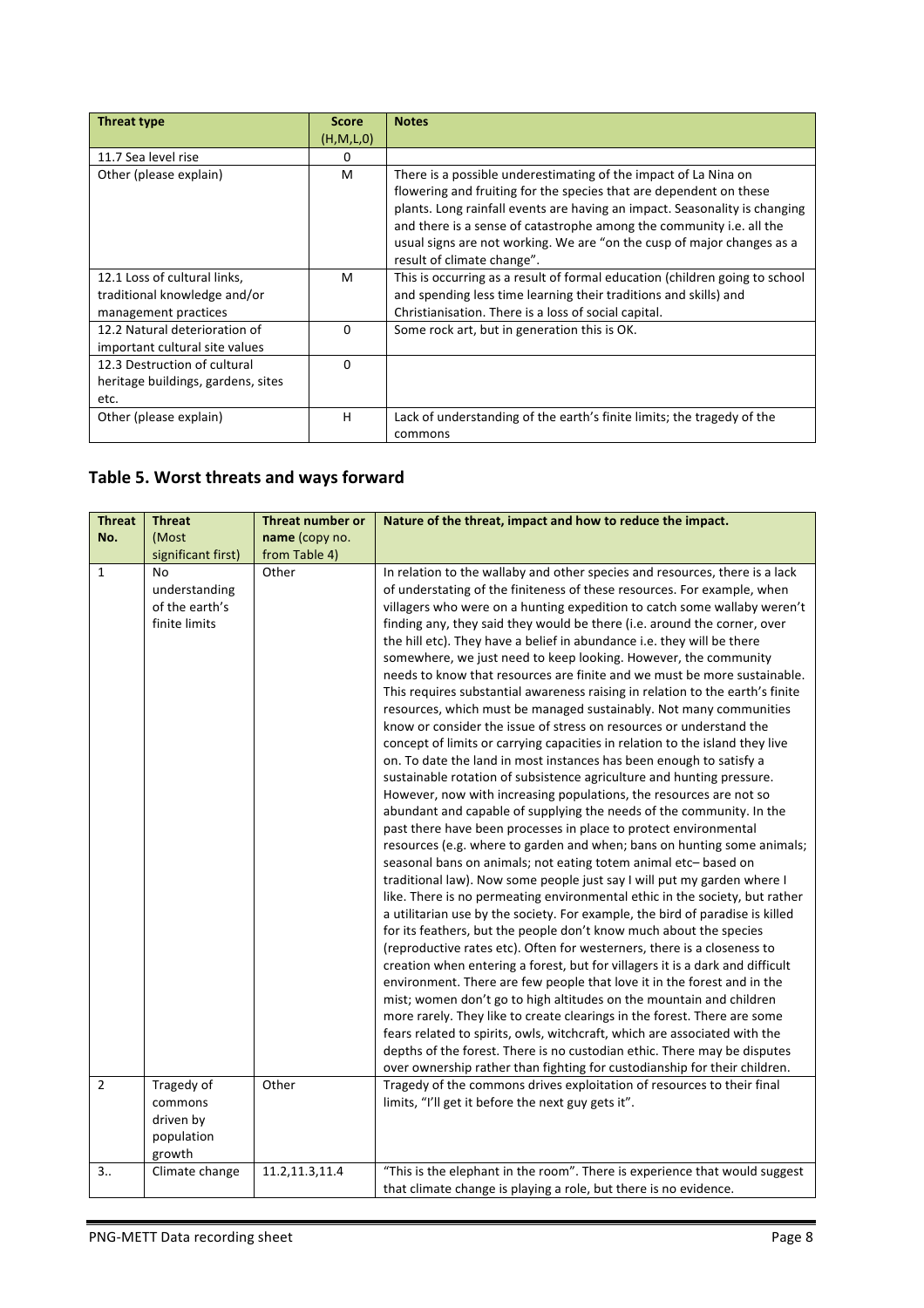### Part 4: What is the management like in the protected area?

| <b>Issue</b>                      | <b>Score</b><br>$(0,1,2,3 \text{ NA})$ | <b>Comment</b>                                                                                                                                                                                                                                                                                                                                                                                                                                                 | <b>Next steps</b>                                                                                                                                                                                                                                                                                                                                                                                                                                                                                                                                                                                                                            |
|-----------------------------------|----------------------------------------|----------------------------------------------------------------------------------------------------------------------------------------------------------------------------------------------------------------------------------------------------------------------------------------------------------------------------------------------------------------------------------------------------------------------------------------------------------------|----------------------------------------------------------------------------------------------------------------------------------------------------------------------------------------------------------------------------------------------------------------------------------------------------------------------------------------------------------------------------------------------------------------------------------------------------------------------------------------------------------------------------------------------------------------------------------------------------------------------------------------------|
| 1a. Legal status                  | 3                                      | Legally gazetted.                                                                                                                                                                                                                                                                                                                                                                                                                                              |                                                                                                                                                                                                                                                                                                                                                                                                                                                                                                                                                                                                                                              |
| 1b. Legal status                  |                                        |                                                                                                                                                                                                                                                                                                                                                                                                                                                                |                                                                                                                                                                                                                                                                                                                                                                                                                                                                                                                                                                                                                                              |
| 2a. Protected area<br>regulations | $\overline{2}$                         | There are some rules relating to<br>people/climbers entering the<br>protected area. They are required to<br>talk to the customary landowners.<br>There are many gate keepers (e.g. at<br>various levels of government and the<br>customary landowners) to get to the<br>top of the mountain.                                                                                                                                                                   | Greater clarity of the rules for entry<br>are required and better integration<br>of the process among the various<br>gatekeepers.                                                                                                                                                                                                                                                                                                                                                                                                                                                                                                            |
| 2b. Protected area<br>regulations |                                        |                                                                                                                                                                                                                                                                                                                                                                                                                                                                |                                                                                                                                                                                                                                                                                                                                                                                                                                                                                                                                                                                                                                              |
| 3. Law enforcement                | $\mathbf{1}$                           | Ward members and village ward<br>recorders are government<br>gatekeepers concerning entry to the<br>mountain and ask visitors to pay fees,<br>while the customary landowners<br>think they are the gatekeepers and<br>the fees should be going through<br>them, especially for scientific<br>investigation. The people do not have<br>a clear idea of their rights, roles and<br>responsibilities. There are no<br>financial resources for law<br>enforcement. | All levels of government must work<br>together for gatekeeper approvals.<br>The Ward development committee<br>needs to make a plan for their area;<br>then notify the Local Government<br>assembly, which needs to recognise<br>the plan requirements. If<br>researchers/climbers want to come<br>into the WMA they need to know<br>there is a gate fee and that they<br>need to pay for customary<br>guidance. There is a correct process<br>and the customary landowners<br>want some return for their<br>resources and this needs to be<br>more informed and factored in by<br>scientists in their programs before<br>they reach the WMA. |
| 4. Protected area objectives      | 0                                      |                                                                                                                                                                                                                                                                                                                                                                                                                                                                |                                                                                                                                                                                                                                                                                                                                                                                                                                                                                                                                                                                                                                              |
| 5. Protected area design          | $\overline{\mathbf{3}}$                | It is the best design in terms of size<br>and boundaries to protect the<br>species important to the mountain.<br>The siting was based on the need to<br>delineate habitat for IUCN redlisted<br>species, which were found mainly in<br>areas >750m. The areas below 750m<br>provide a biodiversity buffering role.<br>The design means however, that the<br>WMA is insular and not connected to<br>any other land mass.                                        |                                                                                                                                                                                                                                                                                                                                                                                                                                                                                                                                                                                                                                              |
| 6. Protected area boundaries      | 0                                      | The protected area boundary is<br>mapped, but not known by people on<br>the ground. People are generally<br>unaware of the existence of the<br>protected area and its boundaries.                                                                                                                                                                                                                                                                              |                                                                                                                                                                                                                                                                                                                                                                                                                                                                                                                                                                                                                                              |

### **Table 6. Management effectiveness scores, comments, next steps**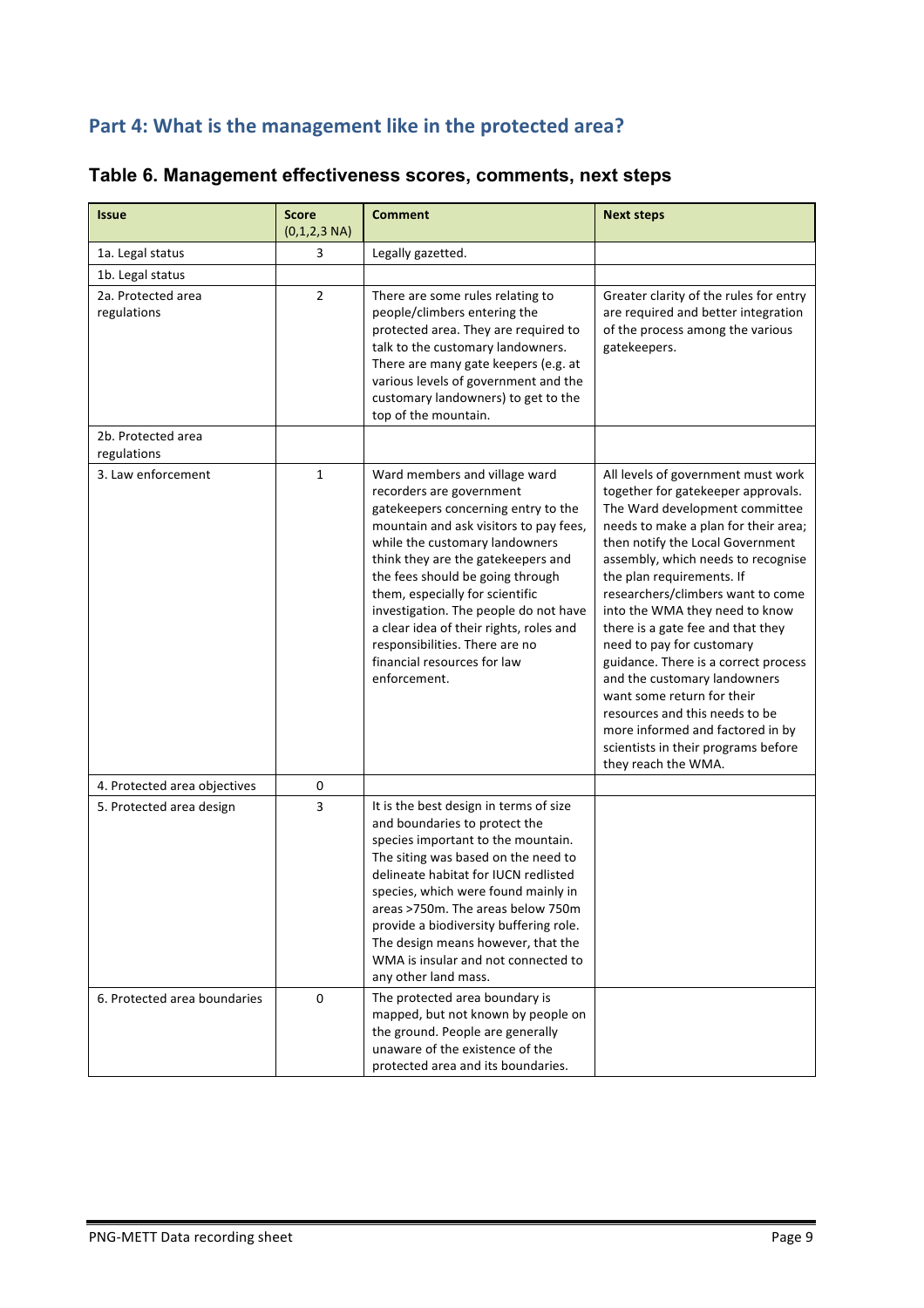| <b>Issue</b>                | <b>Score</b><br>$(0,1,2,3 \text{ NA})$ | <b>Comment</b>                                                                                                                                                                                                                                                                                                                                                                                                                                                                                                                                                                                                                                                                    | <b>Next steps</b>                                                                                                                                                        |
|-----------------------------|----------------------------------------|-----------------------------------------------------------------------------------------------------------------------------------------------------------------------------------------------------------------------------------------------------------------------------------------------------------------------------------------------------------------------------------------------------------------------------------------------------------------------------------------------------------------------------------------------------------------------------------------------------------------------------------------------------------------------------------|--------------------------------------------------------------------------------------------------------------------------------------------------------------------------|
| 7. Management plan          | $\overline{2}$                         | There is no formal management plan<br>(the rules were not gazetted), but<br>each clan has undertaken planning in<br>relation to its area and this is<br>implemented. It is derived by the<br>customary landowners (in this<br>patrilineal society), who have a say in<br>their plans. It is not a chieftainship<br>society, so there is some discourse<br>about planning and management.<br>The plans are partially implemented<br>as there are always dissenters (e.g.<br>those who don't listen to the elders).<br>A Management Committee was<br>established when the WMA was first<br>gazetted, but it is not functioning.<br>The knowledge that existed has now<br>been lost. | Need a Management Plan with<br>clearly identified rules and<br>enforcement strategies. Need to<br>re-establish the Management<br>Committee to progress this<br>planning. |
| 7a. Planning process        | $\mathbf{1}$                           |                                                                                                                                                                                                                                                                                                                                                                                                                                                                                                                                                                                                                                                                                   |                                                                                                                                                                          |
| 7b. Planning process        | 0                                      |                                                                                                                                                                                                                                                                                                                                                                                                                                                                                                                                                                                                                                                                                   |                                                                                                                                                                          |
| 7c. Planning process        | 0                                      |                                                                                                                                                                                                                                                                                                                                                                                                                                                                                                                                                                                                                                                                                   |                                                                                                                                                                          |
| 8. Regular work plan        | 0                                      | There is no formal work plan, but the<br>landowners are organised to fulfil<br>necessary customary activities in the<br>protected area.                                                                                                                                                                                                                                                                                                                                                                                                                                                                                                                                           |                                                                                                                                                                          |
| 9. Resource inventory       | $\overline{2}$                         | People have intimate knowledge of<br>their environment e.g. where<br>individual trees are located, the<br>caves etc to be able to manage it.<br>However, the people might not know<br>specific information on breeding<br>habits of some species or what is a<br>sustainable take in order to manage<br>effectively. There is no formal<br>inventory of resources.                                                                                                                                                                                                                                                                                                                |                                                                                                                                                                          |
| 10. Protection systems      | 2                                      | Customary management of<br>resources, with formal traditional<br>information. However, some of these<br>elements of control within the<br>community are breaking down, e.g.<br>fear of witchcraft and retribution (i.e.<br>where previously there may have<br>been controls on cutting trees, today<br>people are less concerned about<br>retribution/ punishment if they break<br>traditional rules). These changes are<br>producing negative impacts on the<br>environment.                                                                                                                                                                                                     |                                                                                                                                                                          |
| 11. Research and monitoring | $\overline{2}$                         | There is research and broad<br>monitoring of many species e.g.<br>butterfly, birds, frogs, trees and the<br>information is directed towards<br>management in some regards. There<br>is considerable survey work, both<br>scientific and traditional (know<br>fruiting times etc)                                                                                                                                                                                                                                                                                                                                                                                                  |                                                                                                                                                                          |
| 12. Resource management     | $\mathbf{1}$                           | There is a pervasive view that there is<br>plenty of resources and this is<br>resulting in the 'tragedy of the<br>commons'.                                                                                                                                                                                                                                                                                                                                                                                                                                                                                                                                                       |                                                                                                                                                                          |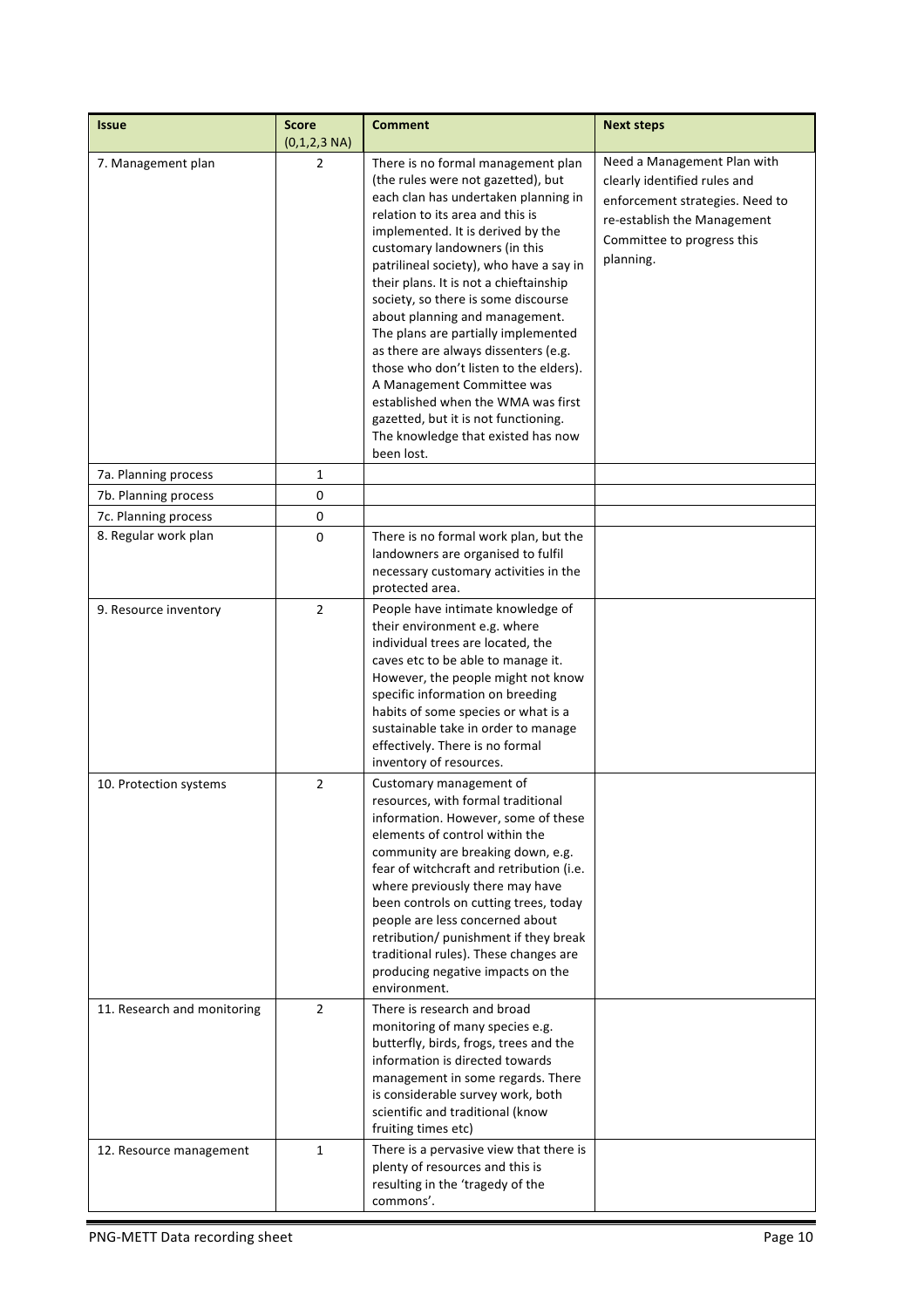| <b>Issue</b>                                       | <b>Score</b><br>$(0,1,2,3 \text{ NA})$ | <b>Comment</b>                                                                                                                                                                                                                                                                                                                                                                                                                                                                                                 | <b>Next steps</b>                                                                                                                                                                                                                                                                                                                                                                                                                                                                                                                                                                                                                                                                                                                                                                                                   |
|----------------------------------------------------|----------------------------------------|----------------------------------------------------------------------------------------------------------------------------------------------------------------------------------------------------------------------------------------------------------------------------------------------------------------------------------------------------------------------------------------------------------------------------------------------------------------------------------------------------------------|---------------------------------------------------------------------------------------------------------------------------------------------------------------------------------------------------------------------------------------------------------------------------------------------------------------------------------------------------------------------------------------------------------------------------------------------------------------------------------------------------------------------------------------------------------------------------------------------------------------------------------------------------------------------------------------------------------------------------------------------------------------------------------------------------------------------|
| 13a. Staff numbers                                 | 0                                      |                                                                                                                                                                                                                                                                                                                                                                                                                                                                                                                |                                                                                                                                                                                                                                                                                                                                                                                                                                                                                                                                                                                                                                                                                                                                                                                                                     |
| 13b. Other people working<br>on the protected area | $\overline{2}$                         |                                                                                                                                                                                                                                                                                                                                                                                                                                                                                                                |                                                                                                                                                                                                                                                                                                                                                                                                                                                                                                                                                                                                                                                                                                                                                                                                                     |
| 14. Training and skills                            | $\mathbf{1}$                           | Skills are OK from a customary point<br>of view, but additional skills are<br>needed.                                                                                                                                                                                                                                                                                                                                                                                                                          | Need better understanding of<br>science and how to manage people<br>who come to exploit the area.<br>Need awareness training in relation<br>to enforcement and monitoring<br>and how to manage<br>visitors/scientists                                                                                                                                                                                                                                                                                                                                                                                                                                                                                                                                                                                               |
| 15. Current budget                                 | 0                                      |                                                                                                                                                                                                                                                                                                                                                                                                                                                                                                                |                                                                                                                                                                                                                                                                                                                                                                                                                                                                                                                                                                                                                                                                                                                                                                                                                     |
| 16. Security of budget                             | 0                                      |                                                                                                                                                                                                                                                                                                                                                                                                                                                                                                                |                                                                                                                                                                                                                                                                                                                                                                                                                                                                                                                                                                                                                                                                                                                                                                                                                     |
| 17. Management of budget                           | ΝA                                     |                                                                                                                                                                                                                                                                                                                                                                                                                                                                                                                |                                                                                                                                                                                                                                                                                                                                                                                                                                                                                                                                                                                                                                                                                                                                                                                                                     |
| 18. Equipment                                      | 1                                      | No torches, camera traps. Some<br>knives, tents etc.                                                                                                                                                                                                                                                                                                                                                                                                                                                           |                                                                                                                                                                                                                                                                                                                                                                                                                                                                                                                                                                                                                                                                                                                                                                                                                     |
| 19. Maintenance of<br>equipment                    | 0                                      |                                                                                                                                                                                                                                                                                                                                                                                                                                                                                                                |                                                                                                                                                                                                                                                                                                                                                                                                                                                                                                                                                                                                                                                                                                                                                                                                                     |
| 20. Education and awareness                        | 1                                      | This is spasmodic and directed at the<br>community, and the hunters. It is<br>limited (i.e. occurs occasionally) and<br>is not delivered uniformly, and hence<br>there are gaps in the content and<br>gaps in who has undertaken the<br>education/awareness training e.g.<br>often no women or children. There<br>are no educational institutions to<br>assist with raising awareness and<br>there is no signage. The founders of<br>the WMA have died and there is little<br>memory of the original gazettal. | Educational tools are needed e.g.<br>to manage the wallaby it would be<br>useful to create a cartoon book<br>about the wallaby and what<br>knowledge of it exists, how to<br>manage it etc. It could be a self-<br>guided exercise book with leading<br>questions that ask questions of<br>women, children and people who<br>hunt. People need to visualise. The<br>material should be distributed<br>through schools and be in sufficient<br>quantities to enable it to be taken<br>home. Perhaps a video could be<br>developed with 'a call to action'<br>focus. Encourage people to seek<br>help if they have limited<br>knowledge. This could be backed<br>up by scientific research e.g.<br>camera traps to build upon the<br>community's knowledge. We need<br>to blend traditional knowledge and<br>science. |
| 21. Planning for land use or<br>marine activities  | 0                                      | Fire is eating away at the fringes of<br>the WMA and causing some changes.                                                                                                                                                                                                                                                                                                                                                                                                                                     |                                                                                                                                                                                                                                                                                                                                                                                                                                                                                                                                                                                                                                                                                                                                                                                                                     |
| 22. State and commercial<br>neighbours             | $\mathbf{1}$                           | There is not effective cooperation<br>between the customary landowners<br>and the Ward councillor. There is<br>some friction between customary<br>landowners and neighbouring<br>officials, especially at the Local level<br>government.                                                                                                                                                                                                                                                                       |                                                                                                                                                                                                                                                                                                                                                                                                                                                                                                                                                                                                                                                                                                                                                                                                                     |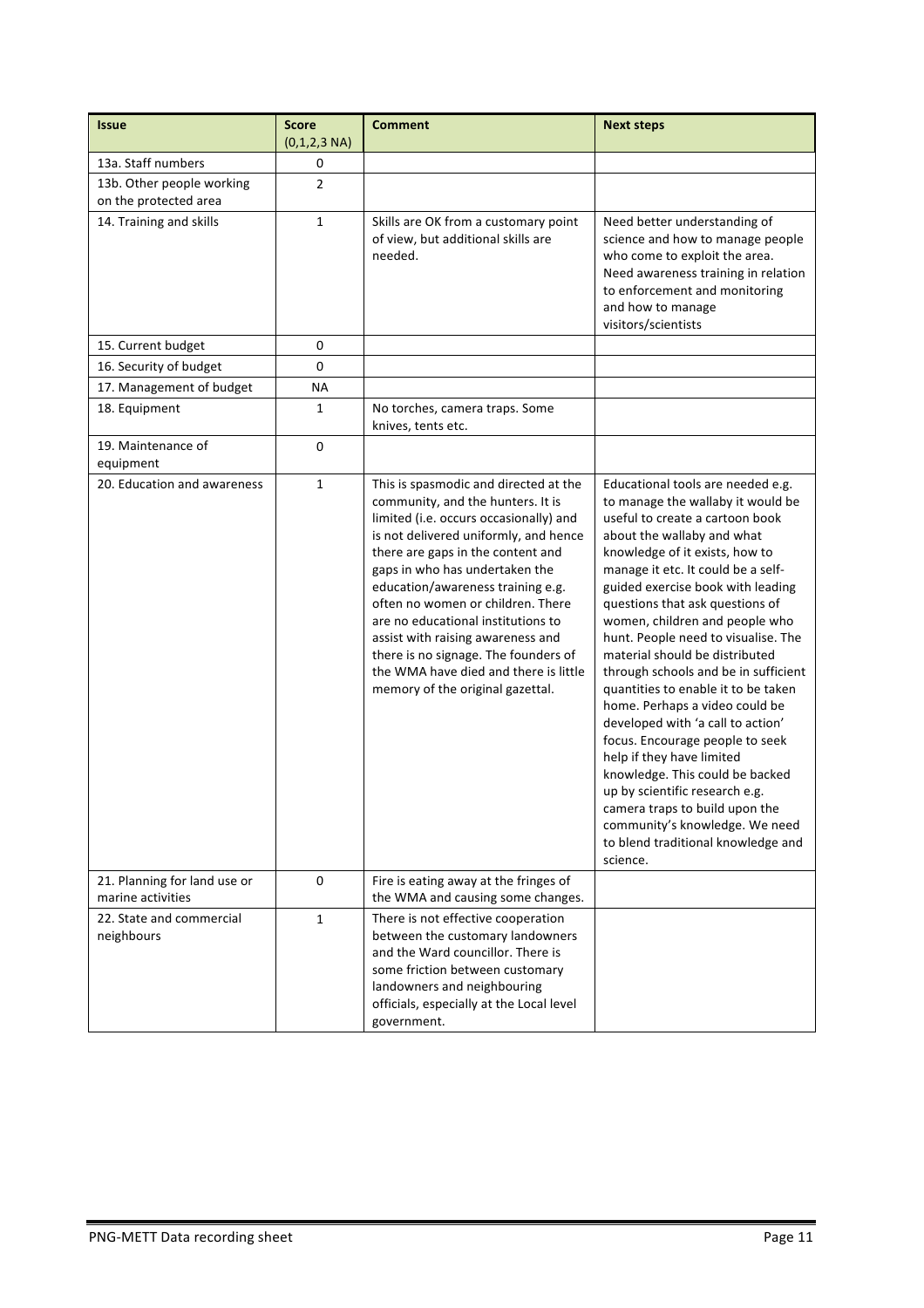| <b>Issue</b>                                          | <b>Score</b><br>$(0,1,2,3 \text{ NA})$ | <b>Comment</b>                                                                                                                                                                                                                                 | <b>Next steps</b>                                                                                                                                                                                                                                                                                                                                                                                                                                                                                                                                                                                                |
|-------------------------------------------------------|----------------------------------------|------------------------------------------------------------------------------------------------------------------------------------------------------------------------------------------------------------------------------------------------|------------------------------------------------------------------------------------------------------------------------------------------------------------------------------------------------------------------------------------------------------------------------------------------------------------------------------------------------------------------------------------------------------------------------------------------------------------------------------------------------------------------------------------------------------------------------------------------------------------------|
| 23. Indigenous people/<br><b>Customary landowners</b> | 2                                      | The WMA is not formally recognised<br>by the Ward Development<br><b>Committee and Local Level</b><br>Government.                                                                                                                               | A management plan needs to be<br>developed by the Clan and include<br>rules and regulations; the WMA<br>needs to be formally recognised<br>through the Ward Development<br>Committees and their plans and<br>each ward should undertake<br>planning for the environment. This<br>then needs to be in the Local Level<br>Government plan and then into the<br>Goodenough Plan. With this<br>framework, outsiders who break<br>the rules can be sent to the village<br>court. At the moment, there is<br>poaching (often outsiders are going<br>behind our backs and they have no<br>fear of retribution anymore). |
| 24a. Impact on communities                            | 0                                      | There are elements of<br>communication and trust, but<br>outsiders often break the rules.                                                                                                                                                      |                                                                                                                                                                                                                                                                                                                                                                                                                                                                                                                                                                                                                  |
| 24b. Impact on communities                            | 0                                      | Little development and not linked to<br>conservation - people are left to<br>their own devices.                                                                                                                                                |                                                                                                                                                                                                                                                                                                                                                                                                                                                                                                                                                                                                                  |
| 24c. Impact on communities                            | 0                                      |                                                                                                                                                                                                                                                |                                                                                                                                                                                                                                                                                                                                                                                                                                                                                                                                                                                                                  |
| 25. Economic benefit                                  | $\overline{2}$                         | There is some flow of benefits from<br>people wanting to climb the<br>mountain (e.g. students,<br>researchers), but this has delivered<br>minimal trips.                                                                                       |                                                                                                                                                                                                                                                                                                                                                                                                                                                                                                                                                                                                                  |
| 26. Monitoring and<br>evaluation                      | $\mathbf{1}$                           | When people go hunting, they do<br>observe their environment, but this<br>information is not going into a plan,<br>or being used to help with more<br>sustainable planning.                                                                    |                                                                                                                                                                                                                                                                                                                                                                                                                                                                                                                                                                                                                  |
| 27. Visitor facilities                                | 0                                      | No signs, guest houses, shelters.                                                                                                                                                                                                              |                                                                                                                                                                                                                                                                                                                                                                                                                                                                                                                                                                                                                  |
| 28. Commercial tourism<br>operators                   | 0                                      | No commercial tours, not even for<br>birds.                                                                                                                                                                                                    |                                                                                                                                                                                                                                                                                                                                                                                                                                                                                                                                                                                                                  |
| 29. Fees                                              | $\overline{2}$                         | Money may be given for guides and<br>gatekeepers. This structure has made<br>the people think there is value in the<br>protected area.                                                                                                         |                                                                                                                                                                                                                                                                                                                                                                                                                                                                                                                                                                                                                  |
| 30. Condition of values                               | $\overline{2}$                         | The environment and overall ecology<br>have not been significantly impacted.<br>Some of biodiversity is partially<br>degraded, e.g. wallaby, but there is a<br>lot of endemism and for these<br>species, there is only partial<br>degradation. | With a Management Plan in place<br>the wallaby would be able to<br>recover.                                                                                                                                                                                                                                                                                                                                                                                                                                                                                                                                      |
| 30a.Condition of values                               | $\mathbf{1}$                           |                                                                                                                                                                                                                                                |                                                                                                                                                                                                                                                                                                                                                                                                                                                                                                                                                                                                                  |
| 30b. Condition of values                              | 0                                      | There is no management program to<br>address threats.                                                                                                                                                                                          |                                                                                                                                                                                                                                                                                                                                                                                                                                                                                                                                                                                                                  |
| 30c. Condition of values                              | 0                                      |                                                                                                                                                                                                                                                |                                                                                                                                                                                                                                                                                                                                                                                                                                                                                                                                                                                                                  |

## **Part 5: Condition and trends of protected area values**

#### **Table 7. Values, condition and trend**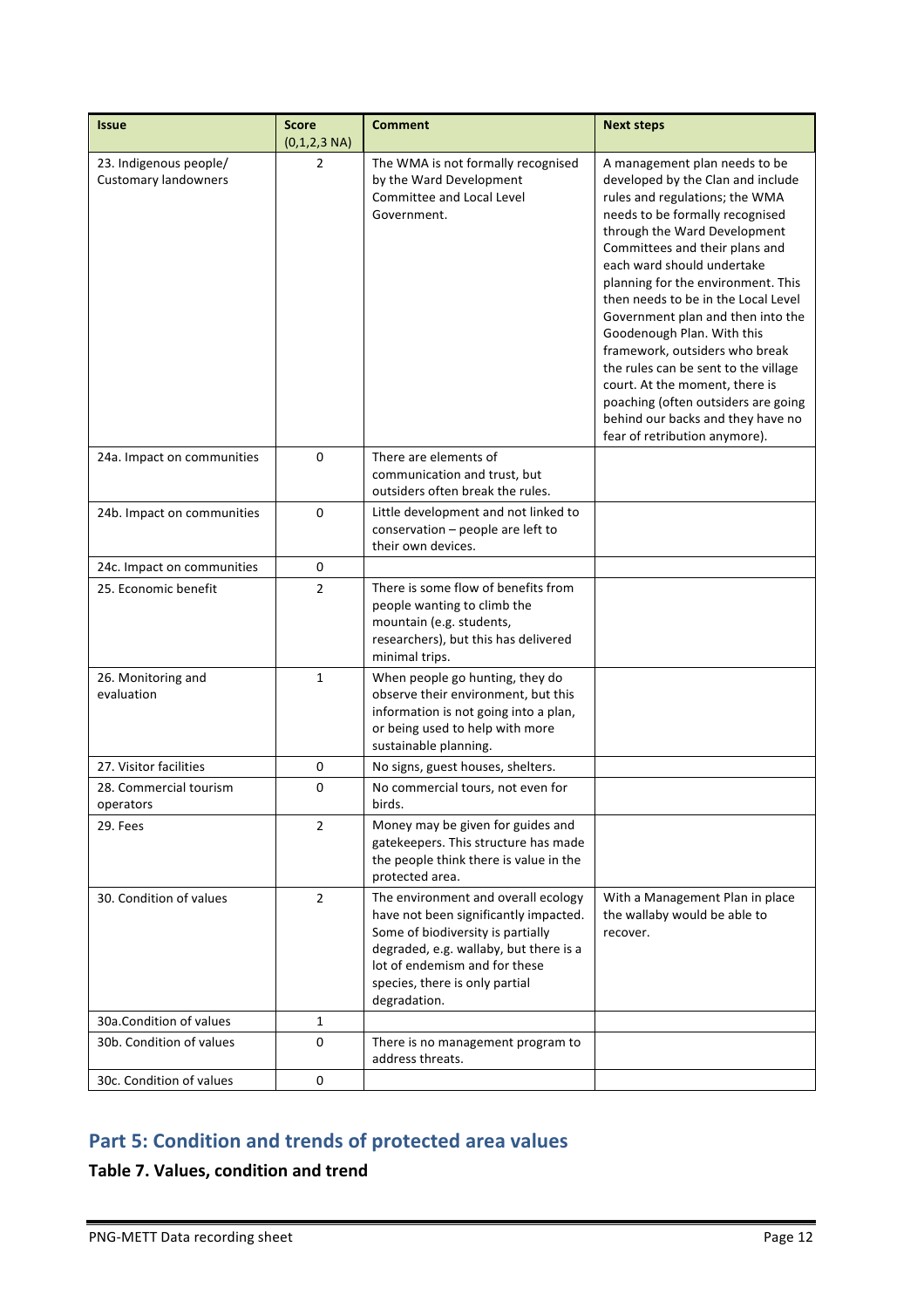| <b>Key value</b><br>(from Table 2)        | <b>Condition</b><br><b>Score</b><br>(VG, G, F, P,<br>DK) | <b>Trend</b><br><b>Score</b><br>(I, S, D,<br>DK) | Information source and justification for Assessment and HOW<br>the condition can be IMPROVED                                                                                                                                                                                                                                                                                                                                                                                                                                                                                                                                                                                                                                                                                                                                                                                                                                                                                                                                                                                 |
|-------------------------------------------|----------------------------------------------------------|--------------------------------------------------|------------------------------------------------------------------------------------------------------------------------------------------------------------------------------------------------------------------------------------------------------------------------------------------------------------------------------------------------------------------------------------------------------------------------------------------------------------------------------------------------------------------------------------------------------------------------------------------------------------------------------------------------------------------------------------------------------------------------------------------------------------------------------------------------------------------------------------------------------------------------------------------------------------------------------------------------------------------------------------------------------------------------------------------------------------------------------|
| Biodiversity - high<br>endemism, AZE site | VG                                                       | D                                                | The biodiversity is starting to deteriorate, e.g. the wallaby is being<br>overhunted; fires are uncontrolled and there are elements of<br>change in the environment. Firing is regular enough to cause a<br>succession. In 1992 there were bushes on the mountain top, but<br>now there are none and this is perhaps due to fires, which are too<br>frequent for the shrubs to regenerate. Fire is eating away at the<br>edge of the forest. There are a lot of native rats (not invasive).<br>There is more frequent droughts and climate change. The<br>community has a lack of understanding of the finite nature of the<br>world's resources and the resources in their community. This<br>requires awareness raising and understanding as well as<br>deterrence, e.g. if you set a fire for no good reason, there will be a<br>punishment/penalty. A culture of irresponsibility is developing<br>that might not have been there before. It is the same for the<br>wallabies, which are not being managed well. There is a need for<br>better knowledge and deterrence. |
| Cultural                                  | VG                                                       | S                                                | The community identifies with the mountain, the place $-$ it is a big<br>feature and people identify with it.                                                                                                                                                                                                                                                                                                                                                                                                                                                                                                                                                                                                                                                                                                                                                                                                                                                                                                                                                                |
| Spiritual                                 | VG                                                       | D                                                | Being eroded by ministers and charismatic churches which are<br>eliminating the spiritual elements of the mountain. The spiritual<br>values are under challenge. While this may be all right while the<br>older generation is still alive, social change is a big threat and it is<br>so fast in its impact.                                                                                                                                                                                                                                                                                                                                                                                                                                                                                                                                                                                                                                                                                                                                                                 |
| Watershed                                 | VG                                                       | S                                                | Important for water supply.                                                                                                                                                                                                                                                                                                                                                                                                                                                                                                                                                                                                                                                                                                                                                                                                                                                                                                                                                                                                                                                  |
| Hunting                                   | F                                                        | D                                                | Status and capability is declining.                                                                                                                                                                                                                                                                                                                                                                                                                                                                                                                                                                                                                                                                                                                                                                                                                                                                                                                                                                                                                                          |
| Endemics                                  | VG                                                       | S                                                | Frogs, plants etc are OK, although the wallaby is declining.                                                                                                                                                                                                                                                                                                                                                                                                                                                                                                                                                                                                                                                                                                                                                                                                                                                                                                                                                                                                                 |